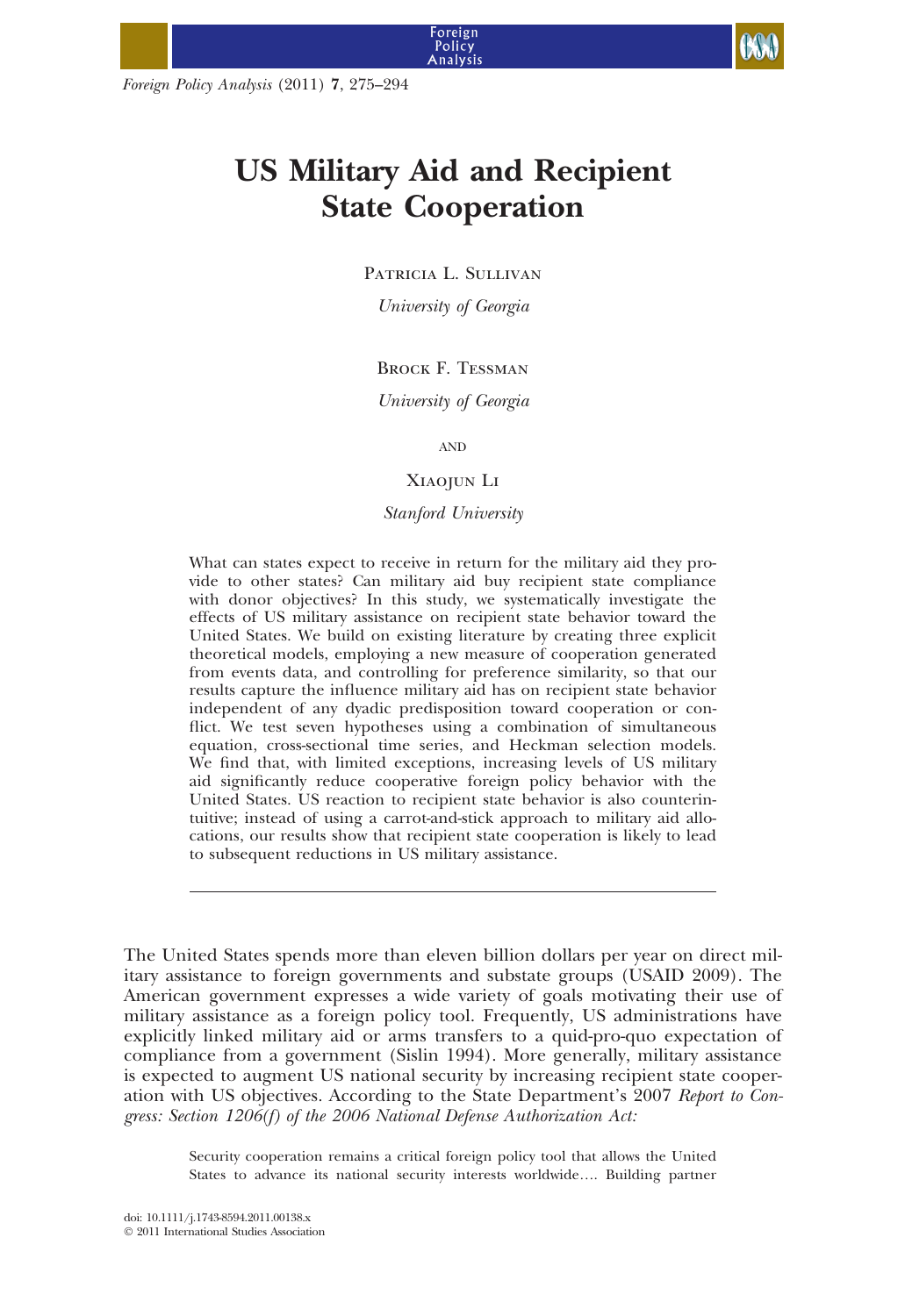nation security capacity is one of the most important strategic requirements for the United States to promote international security, advance U.S. interests and prevail in the war against terrorism (1).

Importantly, the policies that guide the provision of US military aid have changed significantly in recent years. Shortly after the terrorist attacks on September 11, 2001, the Bush administration sent Congress an antiterrorism bill that would have lifted all restrictions on military aid and arms transfers to foreign governments in cases where such assistance could ''help fight terrorism'' (Federation of American Scientists 2002, 1). The provision specifically called for lifting bans on counterterrorism aid for states with a history of human rights abuses or noncooperation on counterterrorism.<sup>1</sup> The bill was eventually modified to include ''sunset clauses'' and some requirements for Congressional oversight, but it initiated a year of radical changes in the way US military aid was allocated, restricted, and justified. In 2002, Congress amended the International Traffic in Arms Regulations, removing Armenia, Azerbaijan, and Tajikistan from a list of states barred from receiving US arms transfers. The United States has also extended military aid to Pakistan, the Philippines, Turkey, Georgia, Djibouti, Ethiopia, Nigeria, Oman, Yemen, Uzbekistan, and Columbia, among others, in the name of rewarding or encouraging cooperation in the fight against terrorism (DSCA News Releases, 2002–2008).

What are the consequences of US military aid in a rapidly changing, unpredictable global security environment? In this study, we systematically investigate the effects of US military assistance on recipient state behavior toward the United States between 1990 and 2004. Our analysis improves upon existing studies in several ways. First, we develop three competing, clearly defined, and falsifiable theoretical models of the relationship between military aid and recipient state behavior. These models—Arms for Influence, Lonely Superpower, and Reverse Leverage —range from a conventional understanding of US military aid as a way to buy cooperation from the recipient state to a more counterintuitive assessment of US aid as a sign of American dependence on the recipient government for the provision of some foreign policy good. Second, our focus on the post-Cold War era allows us to measure recipient state compliance using events data rather than the UN voting records that most studies rely on. Third, we employ multiple statistical methods in order to match our empirical models to the hypotheses we are testing. For example, a number of our hypotheses predict a reciprocal relationship between military aid and cooperation or anticipate selection effects. To address these challenges, we use both a simultaneous equations model with fixed effects and a two-stage Heckman model. Finally, we control for pre-existing preference similarity between the United States and aid recipients in our empirical analyses, so that our results capture the influence military aid has on recipient state behavior independent of any dyadic predisposition toward cooperation or conflict.

Our research is relevant to larger academic debates about the utility and limitations of foreign aid as a policy instrument. We attempt to evaluate the effectiveness of foreign aid, and security assistance more specifically, in terms of its ability to move recipients toward more cooperative foreign policies. We test the conventional ''arms for influence'' explanation of military aid but find that the relationship between US assistance and recipient state behavior is considerably more complicated. In general, we find that military aid does not lead to more

<sup>&</sup>lt;sup>1</sup> These restrictions were part of The Arms Control Export Act of 1976, which "prohibits the sale of weapons that would undermine long-term security and stability, weaken democratic movements, support military coups, escalate arms races, exacerbate ongoing conflicts, be used to commit human rights abuses or support human rights abusers, or cause arms buildups in unstable regions.'' The full report can be found at http://fas.org/asmp/ resources/govern/109th/AECA0106.pdf. In 2007, another statute providing the President authority to waive restrictions on assistance to Pakistan, P.L. 110-53, was signed. See CRS Report RL33498, Pakistan-U.S. Relations.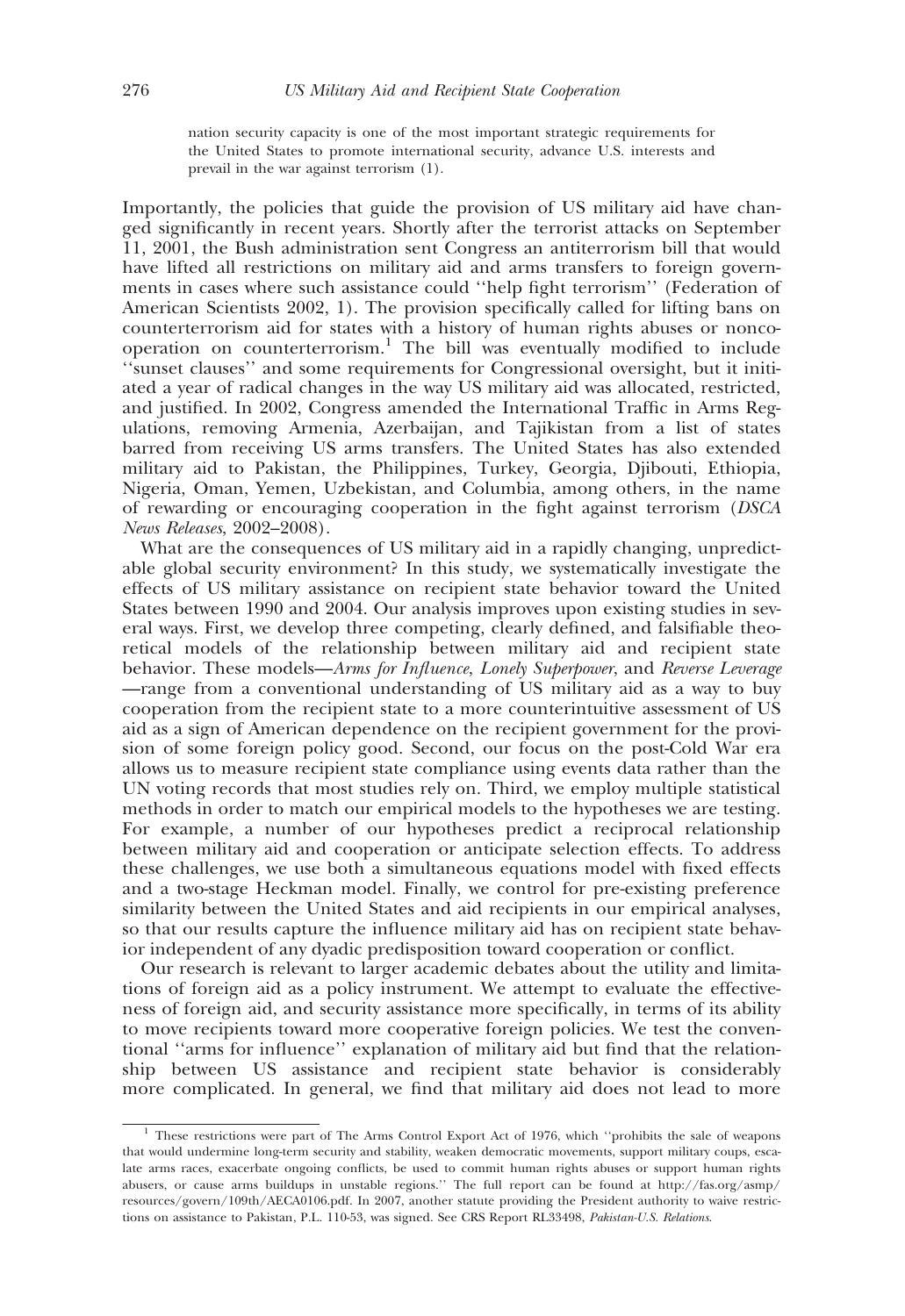cooperative behavior on the part of recipient states. With limited exceptions, increasing levels of US aid are linked to a significant reduction in cooperative foreign policy behavior with the United States. US reaction to recipient state behavior is also somewhat counterintuitive; instead of using a carrot-and-stick approach to military aid allocations, our results show that increased recipient state cooperation is likely to lead to subsequent reductions in US military assistance.

The results of our inquiry also have implications for US foreign policy. Policymakers and military advisors invariably justify military assistance to foreign governments on the basis of an expectation that providing military aid to these governments will increase US influence over the recipients' foreign or domestic policies. In the 1980s, despite concerns about Pakistan's efforts to develop nuclear weapons, the Reagan administration began providing direct military assistance to Pakistan and funneling money and weapons to Afghan rebels through Pakistan's Inter-Services Intelligence (ISI) after the Soviet Union invaded Afghanistan. The primary objective was to support Islamic insurgents fighting the USSR and the Soviet-backed government of Afghanistan. And, in one important sense, the US policy was a tremendous success. The Afghan rebels prevailed and the Soviets withdrew from Afghanistan—a result some attribute directly to US assistance and, more specifically, to the highly accurate FIM-92 Stinger Surface-to-Air Missiles (SAMs) the US provided. However, several hundred of the Stinger missiles are unaccounted for, and Osama bin Laden is thought to have procured a number of Stingers and other SAMs with which he could target US military or civilian aircraft (Jane's Intelligence Review). Moreover, the Pakistan Army's Inter-Services Intelligence diverted an unknown quantity of US arms and assistance to groups it considered less threatening to Pakistan than the Afghan mujahedeen—including some radically anti-US Islamic factions (Debate in US House, June 22, 2001). After a total ban on military assistance to Pakistan throughout the 1990s, the United States resumed providing billions of dollars of military assistance and arms to Pakistan after the terrorist attacks of September 11, 2001 (Grimmett 2009). And, once again, there are concerns that Pakistan is channeling some of the money to extremist groups on its border with India. Perhaps more seriously, the ISI remains closely linked to the Taliban militants the American military is fighting in Afghanistan (Gopal 2008; Mazzetti and Schmitt 2009; Murphy 2010).

The provision of military aid to foreign governments clearly has attendant risks. Currently, approximately \$4.5 billion a year in US military aid goes to about 60 countries around the world to help them buy American weapons. Travis Sharp, a military policy analyst at the Center for Arms Control and Nonproliferation, says that one of his biggest concerns is that the United States could end up in combat against an enemy equipped with American-made weapons if alliances shift.<sup>2</sup> This analysis is an attempt to explore whether the limited cooperation the United States has gained through its extension of military assistance to Pakistan is an anomaly, or part of a pattern of perverse, unintended consequences stemming from US military aid policies.

The rest of this paper is structured in the following way: First, we review the existing literature on military aid and influence in the international system. Next, we develop three competing models to explain the relationship between aid and cooperation. In the third and fourth sections, we describe the data we use and explain the methodology employed in conducting our statistical analysis. The fifth section presents and discusses relevant results. We conclude with a brief summary argument, policy implications, and some directions for further research.

 $2$  Lipton, Eric. 2008. With White House Push, US Arms Sales Jump. New York Times, September 14.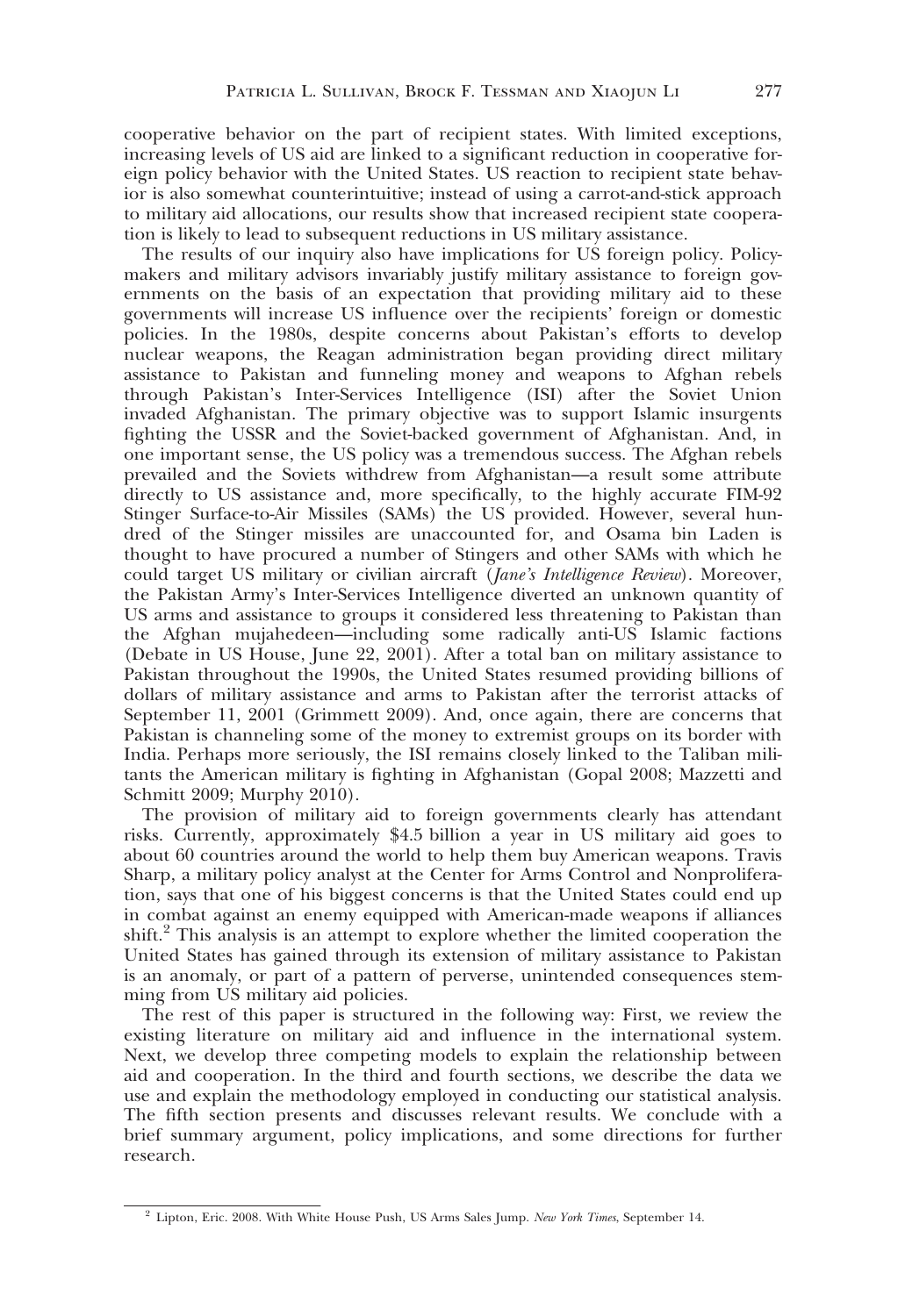# Previous Literature on Arms and Influence

Despite the intuitive connection between foreign aid and international influence, the results of empirical investigations have been inconclusive. Generally, the literature in this area focuses either on the effect of foreign aid on democracy and human rights in the recipient country or on vote compliance in the United Nations. Regan (1995) reports that economic aid does not have a clear impact on the human rights practices of recipient states. There is also mixed evidence as to whether the provision of US foreign aid can induce UN voting compliance. Kegley and Hook (1991) look at attempts by President Reagan and Congress to explicitly link the allocation of US foreign aid to recipient state voting coincidence with the United States in the UN General Assembly. Their study finds no relationship between US aid allocations and recipient state voting behavior. Moreover, even after Congress enacted laws granting the president authority to withhold aid from countries that consistently voted against the United States in the UN, countries that shifted their voting behavior away from the US position were not punished with lower aid allocations, while states that increased their vote compliance received less US aid.

In contrast, Moon (1983) finds that direct military grants from the United States are strong predictors of recipient state vote compliance. Another more recent study of sixty-five developing countries from 1984 to 1993 also reports that US foreign aid is associated with increased vote coincidence rates in the United Nations General Assembly (Wang 1999). Derouen and Heo (2004) find that countries that move closer to US positions in the United Nations tend to receive more economic and⁄ or military aid, but that increases in US aid led to increases in vote compliance in only a handful of countries. Lai and Morey (2006) provide evidence that military and economic aid dependence induces higher levels of UN voting compliance only for nondemocracies. Democratic states that receive foreign aid from the United States are actually more likely to vote against the United States in the United Nations.

A separate body of academic research has focused on the consequences of arms transfers between countries. Arms imports have been linked to increases in human rights abuses in developing countries (Blanton 1999). Arms transfers to developing countries also appear to impede democratization efforts (Blanton 1999). In a 1992 study, Maniruzzaman (1992) finds that higher per capita arms transfers are positively correlated with both the probability of a coup d'état and the length of military rule. There is also evidence that arms transfers from major powers encourage client states to adopt more aggressive foreign policies toward their neighbors (Kinsella 1994; Kinsella and Tillema 1995). While both the United States and U.S.S.R. claimed to use arms transfers to promote regional stability, the result was often political and military destabilization of relations between the recipients (Sanjian 1999, Sanjian 1998). Craft and Smaldone (2002) find that arms transfers have been a strong predictor of states' armed conflict involvement in sub-Saharan Africa (693). Research by Krause (2004) suggests that ''absent status quo acceptance, increased arms transfers from major powers make states more likely to be initiators and targets of militarized disputes<sup>5</sup><sup>7</sup> (367).

Thus, the literature to date is characterized by diverse findings in regard to the connection between military aid and recipient country behavior. Results depend on a number of factors, including the type of aid that is being analyzed (economic aid, military aid, and arms transfers) and the recipient state behavior of interest (UN vote compliance, democratization, foreign policy belligerence, and human rights practices). In addition, much of the research to date is not grounded in an explicit theoretical model that can explain and predict how foreign aid will affect recipient state behavior toward the donor. In this analysis, we aim to resolve some of the contradictions that are present in the extant literature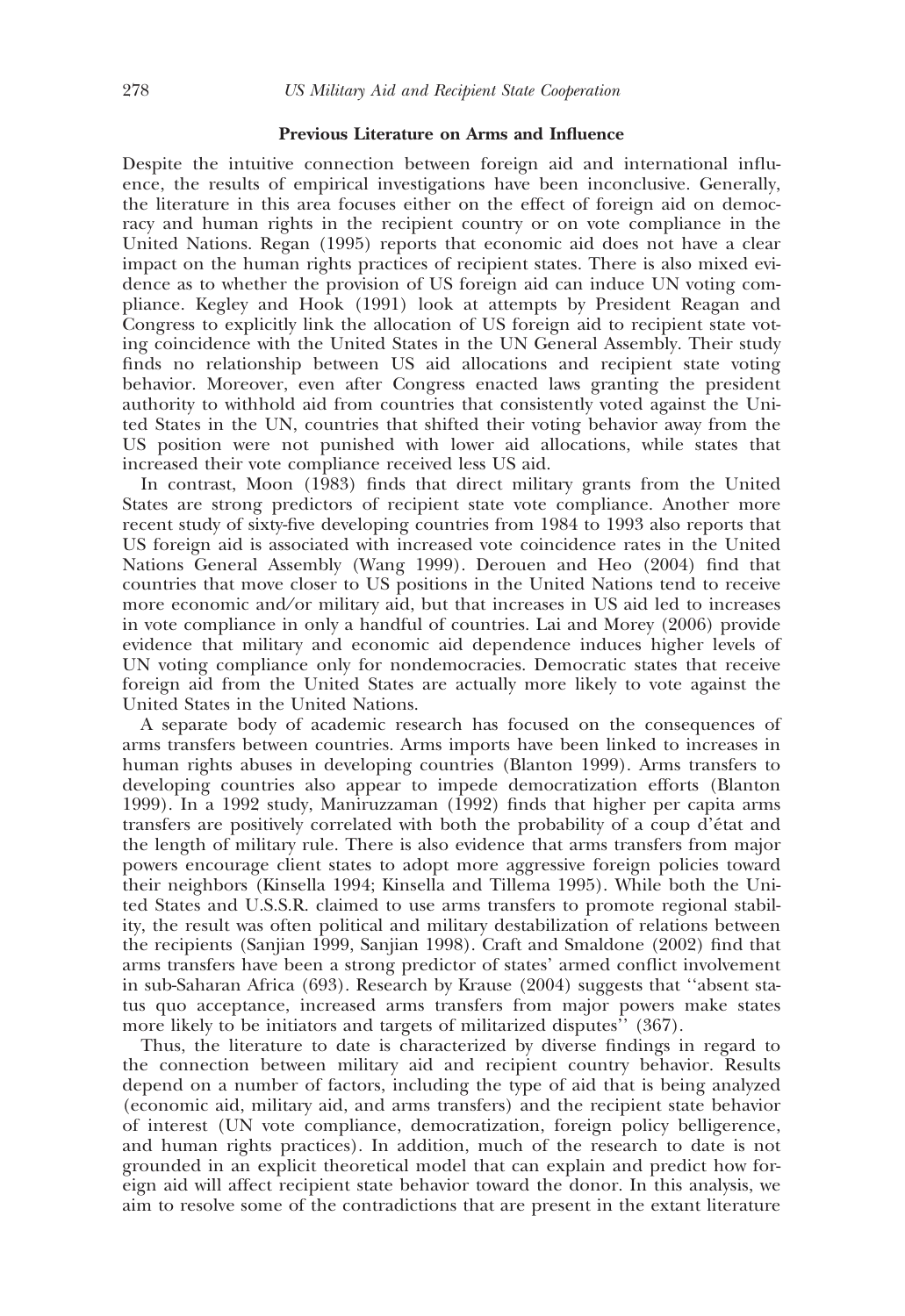by building three competing theoretical models and testing them with a broader measure of recipient state behavior based on events data.

#### Competing Theoretical Models

Richardson (1981) defines compliance as ''one party acceding to the preferences of a second party, thereby acting contrary to what it would have done in the absence of the second party's influence… compliance is a sacrifice, wherein actors abandon their preferences as they conform to another's dissimilar foreign policy wishes'' (102). Similarly, Lai and Morey (2006) distinguish between creating common preferences and leveraging states into voting with the United States in the United Nations (that is vote buying). We take a novel approach, employing a broad measure of recipient state cooperation with the United States as our dependent variable and testing for the effect of US military aid on recipients' foreign policy behavior, while controlling for US–recipient state preference similarity. Although long-term security cooperation between two states may move the states' policy preferences closer over time, our primary interest is in the extent to which military aid can shift states' foreign policy behavior, increasing recipient state cooperation with the donor above what would be expected based on shared preferences alone. At the same time, we have expectations about a reciprocal relationship between military aid and recipient state cooperation.

We propose three competing models of the military aid–cooperation relationship:

## Model 1: Arms for Influence

According to this model, a powerful state can use military assistance as leverage to compel recipient state cooperation. In this straightforward model, military aid is a source of bargaining power because donors can link benefits to desired behavior by recipients. This theory builds on early work on asymmetrical influence. Keohane and Nye. (1977) argue, for example, that dominant states can influence the foreign policy of dependent states using aid allocations to reward or punish past behavior and to act as an incentive that encourages future compliance. More recently, Palmer, Wohlander, and Clifton Morgan (2002) contend that ''Foreign aid, at the most general level, is a tool of influence—states give it because they believe it encourages recipients to take desired actions''. Similarly, Bueno de Mesquita and Smith (2007) propose a model in which donors give foreign aid to purchase policy support from recipients. States are most likely to give aid to ''countries whose leaders do not inherently support the policies of a prospective donor but are willing to back those policies in exchange for aid sufficient to improve their political and economic welfare'' (254).

If military aid gives the US bargaining power, recipient states that receive larger amounts of aid and those that have a greater need for assistance should be more willing to accommodate their foreign policy to US preferences. While Derouen and Heo (2004) suggest that aid is more often used as an ex post reward than as an ex ante inducement, we suspect that the relationship is circular; a state's level of cooperation with the United States influences the amount of aid it receives and the amount of aid a state receives influences subsequent levels of cooperation with the United States.

The example of US military aid to Georgia is consistent with the expectations of the Arms for Influence model. US military aid to Georgia spiked from an average of \$2.76 million per year from 1991–2001 to \$92 million in 2002 and then averaged \$13.9 million per year between 2003 and 2006 (USAID 2006). Most aid was directed toward the 2002–2003 Georgia Train and Equip Program (GTEP) (Shanker 2002). As part of GTEP, about 2,000 Georgian soldiers were trained by US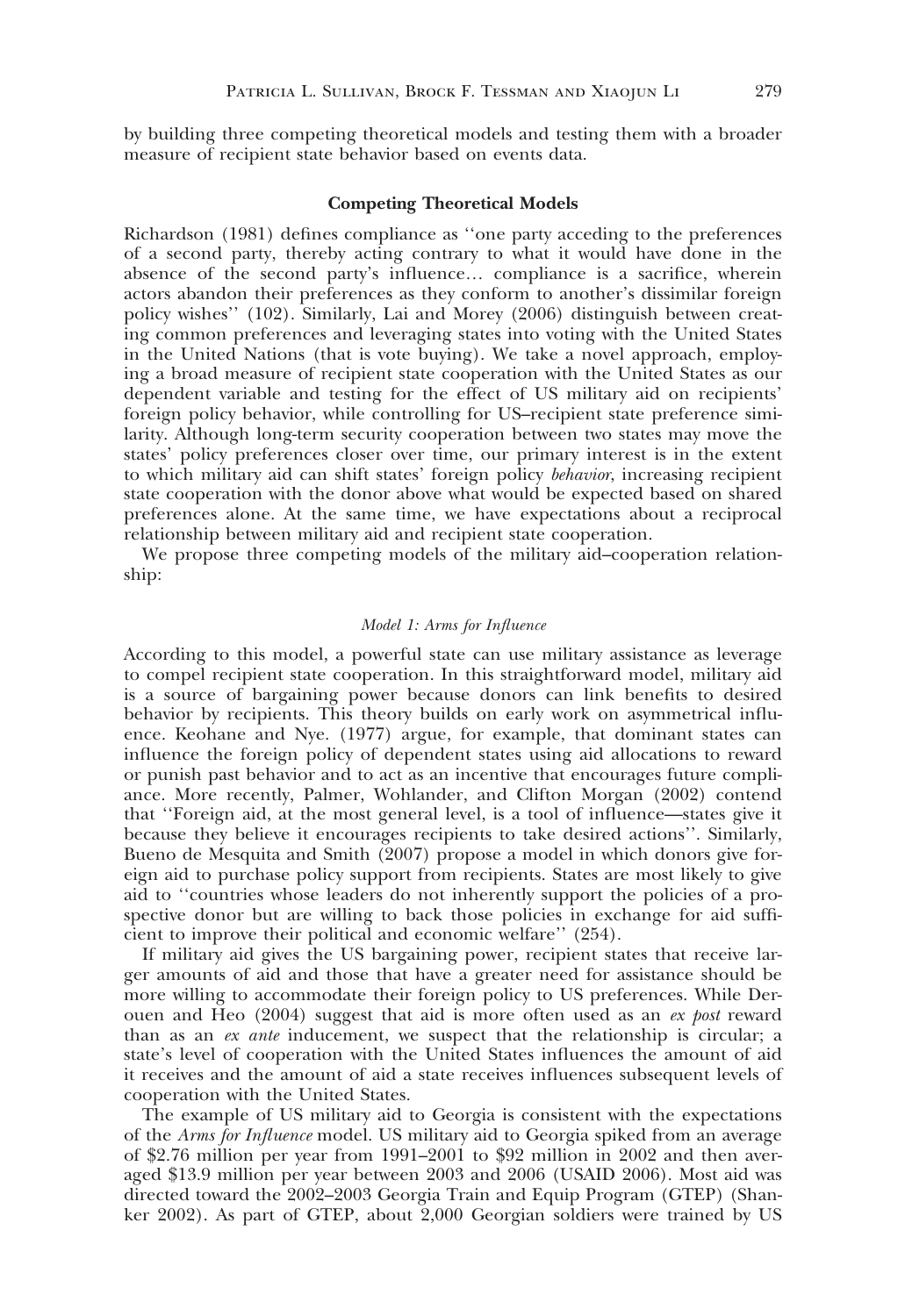military personnel and equipped with American weapons and technology in order to better prepare Georgia to help the United States counter global terrorism (United States Department of Defense 2002). One year after the initiation of the GTEP, Georgia was a dedicated member of the ''coalition of the willing'' that supported the US war in Iraq. In the years after the Rose Revolution of 2003, new President Mikheil Saakashvili sent a total of 2,000 soldiers to support US operations in Iraq, making it the third largest contributor of forces by 2007. Aiding the United States in Iraq was part of a larger pattern of cooperative behavior by Georgia; our events data indicate that Georgia's overall level of cooperation with the United States more than tripled after  $2002$  (King and Lowe  $200\overline{3}a,b$ ).

Beyond this specific example, we identify several expectations that logically flow from the assumptions of the Arms for Influence model:

Hypothesis 1a: As the total amount of US military aid to a country increases, the level of cooperation the recipient displays toward the United States will increase beyond what would be expected based on shared preferences alone.

Hypothesis 1b: Increasing dependence on US military assistance will increase cooperative foreign policy behavior toward the United States.

Hypothesis 1c: The US will decrease or eliminate military assistance to states that become less cooperative.

#### Model 2: Lonely Superpower

This model suggests that, rather than encouraging compliance, dependence on a powerful state can fuel defiance (Walt 2005). Voeten (2004) maintains that US hegemony in the post-Cold War era has elicited almost universal resistance. Whereas the Arms for Influence model predicts that dependence on US military aid will encourage states to be more accommodating, this model anticipates that dependence on US military assistance creates incentives to publicly push back against US influence. Governments that are dependent on American military assistance may feel the need to temper their cooperation with the United States to avoid being seen as pawns of the United States by domestic or international audiences. In order to reassure the public and project strength to other states, leaders in recipient states may act to offset any perception that their foreign policy is dictated by a foreign power.

In their study of how regime type mediates the influence of US foreign aid, Lai and Morey (2006) suggest that perhaps ''aid dependence promotes a need to counter perceived American led dominance'' and encourages a leader ''to adopt a more anti-American stance in the global arena to address criticisms of being a puppet of the US'' (398). In Yemen, for example, leaders have been careful to balance their acceptance of increasing US military aid with efforts to maintain the appearance of autonomy when it comes to formulating and implementing the counterterrorism operations the aid is meant to facilitate. Shortly before the delivery of \$150 million of US military aid in 2010 (up from \$67 million in 2009), Foreign Minister Abu Bakr al-Qirbi insisted that the aid was being used for ''intelligence and information sharing only'' and that the government was fully capable of dealing with the Al Qaeda threat on its own (Raghavan 2010). Despite a civil war in the north, separatism in the south, and a large number of tribal and religious leaders with strong connections to Al Qaeda, the central government has been strongly criticized for its military reliance on the United States (Raghavan 2010). As a result, leaders like National Security Minister Ali Muhammad al-Anisi have tried to resist US calls to escalate the fight against militants, declaring that ''Yemen is not a refuge for al-Qaida, as some claim'' (Flintoff 2010). Thus, while military aid from the United States to Yemen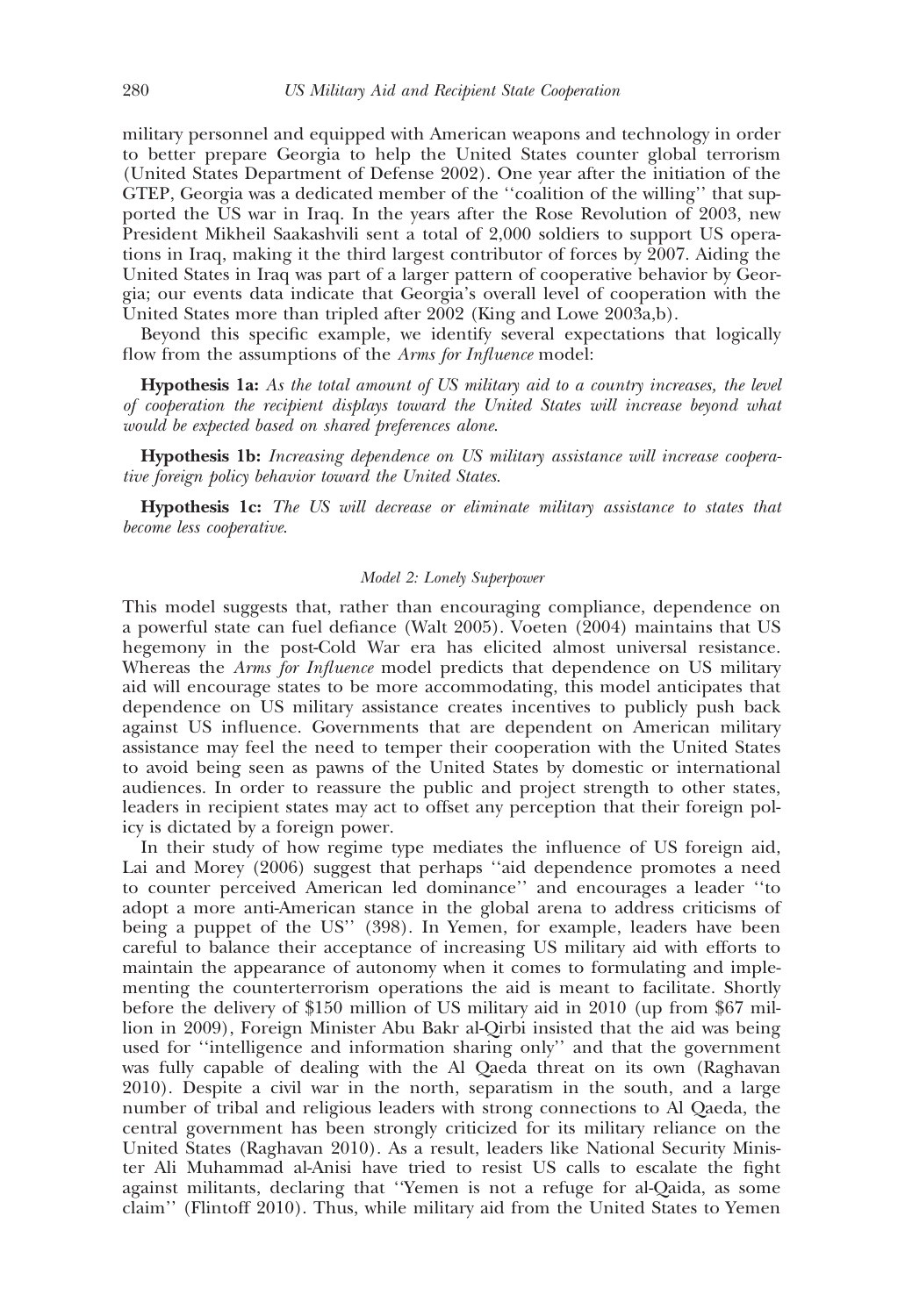is intended to increase cooperation, the domestic backlash in Yemen against US influence may actually hamstring US counterterrorism efforts there.

In general, if the Lonely Superpower model represents the real consequences of US military aid, we would expect cooperation with the United States to decline as recipient state dependence on the United States for military assistance increases.

Hypothesis 2a: Increasing dependence on US military assistance will decrease cooperative foreign policy behavior toward the United States.

#### Model 3: Reverse Leverage

In this model, we anticipate a paradoxical effect of military aid in which powerful donor states become dependent on the recipients of their military aid (Mott 2002). The United States gives military aid to gain leverage and influence. But it is in a competitive market for leverage through aid; it must compete with other states to keep its influence over client states. At the same time, we can assume that the United States chooses to invest heavily in training and equipping the military forces of other countries, with all the attendant risks this entails, because it needs something from these states. Materially weak states can exploit the fact that a much stronger donor relies on them to provide some vital good—and the threat of defection to an alternative supplier—to exert influence over the donor.

According to Mott (2002), during the Cold War, US security assistance recipients learned to manipulate the United States ''by putting Moscow and Washington into an aid competition, by diversifying across suppliers, and converting the expected recipient dependence into a perverse sort of supplier dependence'' (8). Although the Cold War competition with Moscow is no longer central to US foreign policy, other states and even nonstate actors have stepped in to replace the Soviet Union as alternative arms suppliers. Stokke (1995) observes that strong states have typically used foreign aid ''as a lever to promote objectives set by the donor, which the recipient government would not have otherwise agreed to'' (12). But Singer (2003) argues that the increasingly privatized military market ''fundamentally alters this patron-client relationship'' (211). Since weaker states can now purchase weapons on the open market, the patron's ability to influence client behavior is greatly diminished.

Generous US military funding runs the risk of creating militarily strong, assertive clients that become more willing to ignore US interests (Mott 2002). Recipient states should be more likely to defy the United States if they believe that the United States will be unable or unwilling to punish them for defection (Walt 2005). US dependence on recipient states for oil, troop basing, over-flight permission, counternarcotic and counterterrorism operations, etc… makes withdrawing aid potentially more costly for the United States than for the aid recipients. It may be easier for aid recipients to find alternative suppliers than it would be for the United States to find an equally valuable place to base its troops.

The epitome of the Reverse Leverage model may be the post-September 11, 2001, relationship between the United States and Pakistan. Washington has sent several billion dollars in military aid to Islamabad since late 2001, when it enlisted Pakistan as an ally against Al Qaeda and the Taliban (Rohde, Gall, Schmitt, and Sanger 2007). In its rationale for the sale of 36 F-16 fighter aircraft to Pakistan in 2006, the Bush administration notes:

Given its geo-strategic location and partnership in the Global War on Terrorism (GWOT), Pakistan is a vital ally of the United States….This proposed sale will contribute to the foreign policy and national security of the United States by helping an ally meet its legitimate defense requirements. The aircraft will also be used for close air support in ongoing operations contributing to GWOT.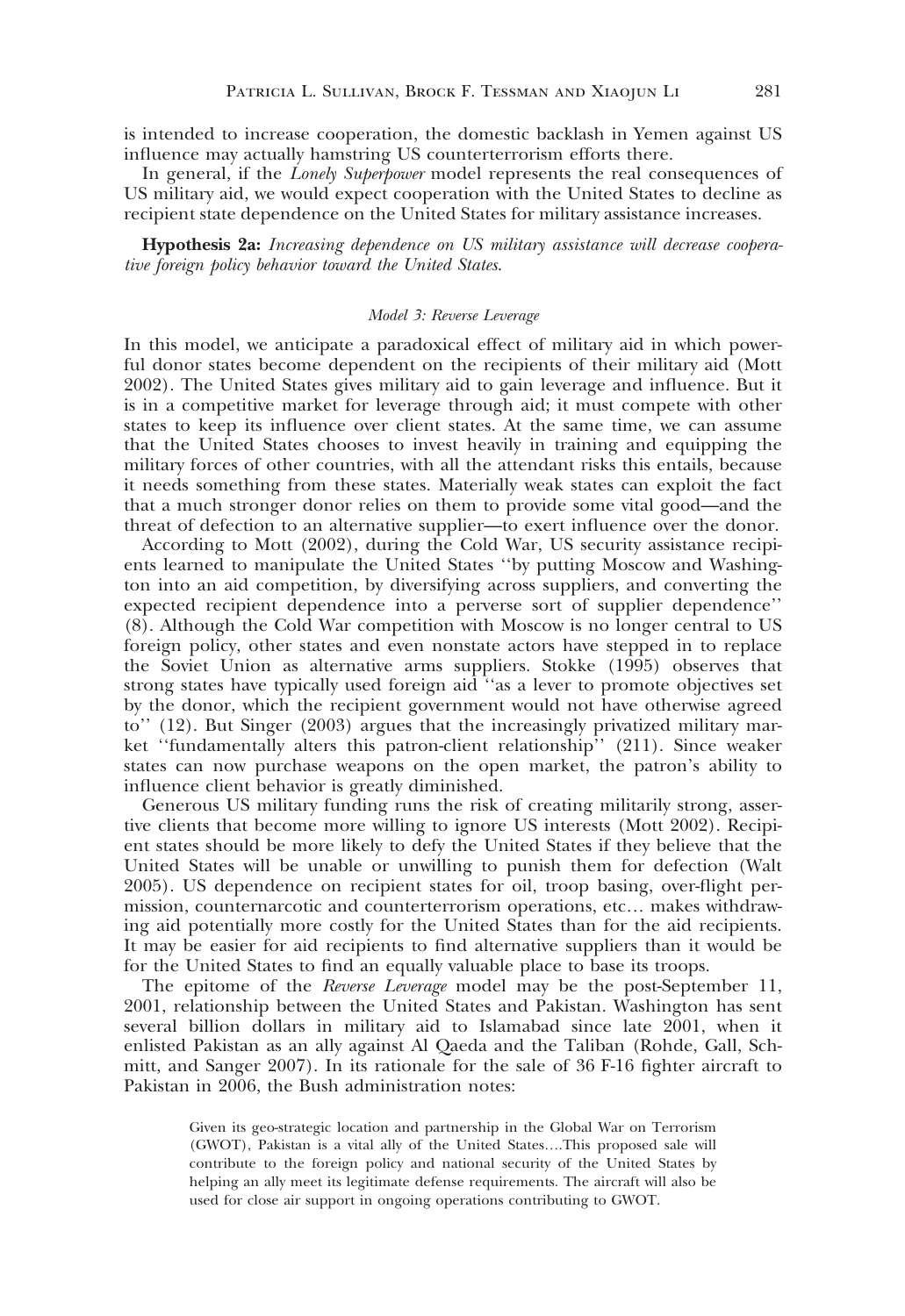Although the military aid provided to Pakistan's government has contributed to its ability to survive a dedicated insurgency by the Taliban and to some success in rooting out militants in the Northwest Provinces, most analysts believe the vast amount of aid has failed to generate the kinds of outcomes it was meant to produce. Most striking has been the lack of progress in establishing control of key Taliban and Al Qaeda strongholds. But there has been a notable lack of cooperation in other key areas as well. Pakistan continues to emphasize military capabilities aimed at India rather than counterinsurgency and has indicated a desire to negotiate with the Taliban. In 2009, the government released A.Q. Khan, the Pakistani nuclear scientist, believed to be behind the proliferation of nuclear weapons technology to US enemies. Pakistan's Inter-Services Intelligence remains closely linked to the Taliban and other terrorist groups, including the group responsible for the 2009 terrorist attack on Mumbai (Bajoria 2009; Mazzetti and Schmitt 2009; Murphy 2010; O'Hanlon 2010; Traub 2010). While it is beyond the scope of this paper to make claims about the specific motivations behind Pakistan's foreign policy, it is certainly plausible that Pakistani leaders are operating on the assumption that the United States is dependent on Pakistan to the extent that it has little choice but to continue to subsidize its government. After a decade in which Pakistan received no U.S. military aid at all, the government received an average of \$235 million a year between 2002 and 2004 (USAID 2006). At the end of that period, its overall level of cooperation with the United States had dropped to one-fifth of its 2001 level (King and Lowe 2003a,b).

The Reverse Leverage model anticipates that states are more likely to receive US military aid if they have qualities that make them particularly important to perceived US security needs. However, the model also suggests that the more important a recipient state is perceived to be, the less likely that state will be to increase its cooperation with the United States in exchange for higher levels of aid. In fact, if the amount of aid a state receives is itself indicative of its security value to the United States, states should become less cooperative the more aid they receive. Moreover, the United States should be reluctant to decrease military aid to states that are defiant. If client states gain reverse leverage over their patrons, we would not expect to see donor states reducing or eliminating aid in response to uncooperative behavior. Instead, the United States should be unwilling to punish bad behavior, and past levels of aid should be extremely strong predictors of future aid levels (Lewis 1979).

Hypothesis 3a: States that the US believes are critical to its security interests will be more likely to receive military aid but less likely to increase their cooperation with the United States as the amount of aid they receive increases.

Hypothesis 3b: All else equal, states that receive large amounts of military aid from the United States will be less cooperative than states that receive smaller amounts.

Hypothesis 3c: The United States will not reduce or eliminate aid when countries become less cooperative.

# Data and Measurement

Our data set includes annual observations of all 184 dyads formed by the United States and a potential aid recipient between 1990 and 2004. Accounting for missing observations for some dyads in some years, there are 2,586 dyad-year observations in what is structured as a panel data set.

#### Dependent Variable: Cooperation

As a measure of foreign policy behavior, we use events data from the Virtual Research Associates' (VRA) 10 Million International Dyadic Events Dataset (King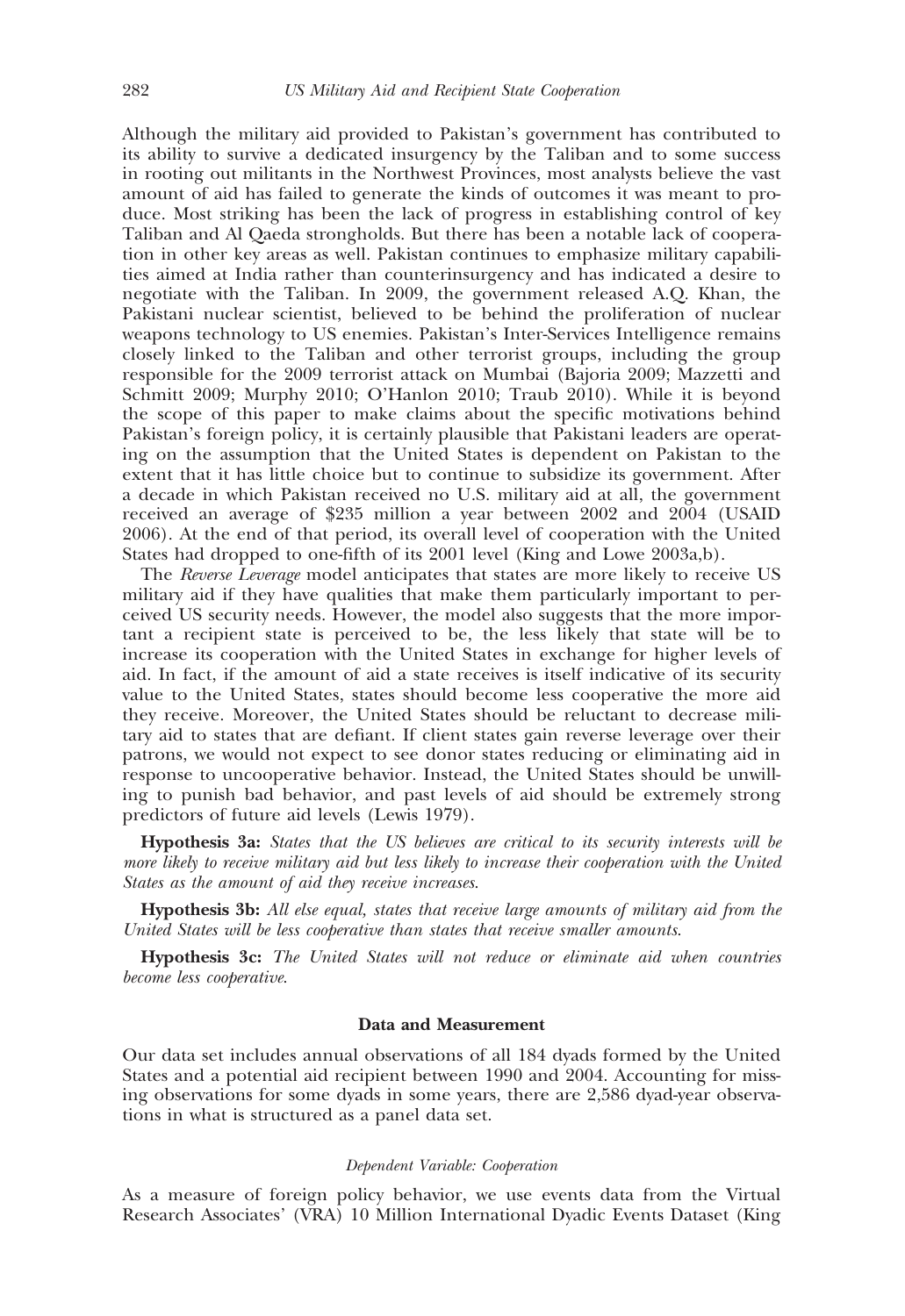and Lowe 2003a,b). Each event in the data set represents a foreign policy action by a source country toward a target and is machine-coded from Reuters News Briefings between 1990 and 2004. The events are categorized according to the Integrated Data for Events Analysis (IDEA) guidelines established by the VRA (Bond, Bond, Oh, and Lewis T. 2003) and then assigned a numerical value according to the Goldstein (1992) Cooperation Scale, which weights the IDEA categories according to how cooperative or conflict-oriented they are. Actions are given scores that range from -10 (Military Attack, which represents extreme conflict) to 8.3 (*Extend Military Assistance*, which indicates extreme cooperation).<sup>3</sup> VRA generates monthly cooperation and conflict scores for each directed dyad from the sum of the Goldstein scores.

Our analysis is concerned with behavior directed by a source state toward the United States as a target state. For each dyad formed by the United States and a potential aid recipient, we calculate an aggregate behavior score by subtracting a state's score for conflictual behavior toward the United States in a given month from its score for cooperative behavior toward the United States. The result is a (theoretically) continuous variable (cooperation) that captures increasingly cooperative behavior toward the United States as values become more positive and increasingly conflictual behavior toward the United States as values become more negative. Because our explanatory and control variables are recorded at yearly intervals, we use the average of a country's monthly cooperation scores over a calendar year as our dependent variable. The mean of this variable is 1.38, which suggests a general tendency toward low-level cooperative behavior with the United States between 1990 and 2004.

The VRA data set is particularly useful for our analysis because it is able to capture a wide range of behavior toward the United States in a systematic way. From a methodological standpoint, the comprehensiveness of the measure and the likelihood that it contains a significant amount of extraneous ''noise'' mean that our quantitative analyses will be biased toward finding no relationship between military aid and a state's behavior. We must therefore be cautious about concluding that a statistically insignificant correlation means that aid has no effect. However, given that we are accounting for such a wide range of behavior by the recipient state, results suggesting that US military aid is correlated with significantly higher or lower levels of cooperation would allow us to make a stronger argument about the effect of US military aid on recipient state behavior.

# Explanatory Variables

#### Military Aid

We define military aid as ''total bilateral military assistance loans and grants'' as reported by USAID through its Overseas Loans and Grants (Greenbook). The ''Greenbook'' measure of military assistance includes aid for several programs, including International Military Education and Training, Military Assistance Program Grants, Foreign Military Credit Financing, and Transfers of Excess Defense Articles.<sup>4</sup> The measure excludes military assistance that is given for economic development purposes (which is captured in a separate measure of economic

<sup>3</sup> For a full discussion of the weighting scheme, see Goldstein (1992). While the events data we use to code our dependent variable code the extension of military assistance as a cooperative action, note that our primary independent variable measures military aid provided by the United States, while the dependent variable would only capture military aid a state extended to the United States.

<sup>4</sup> For countries that receive the largest amount of US military assistance, the vast majority of aid comes as part of the Foreign Military Financing Program (FMFP). According to the US State Department, the FMFP is designed to ''provide grants for the acquisition of US defense equipment, services, and training.'' In 2006, FMFP funds accounted for over 90 percent of total military aid to Egypt, Israel, Pakistan, Jordan, Colombia, the Philippines, and Poland.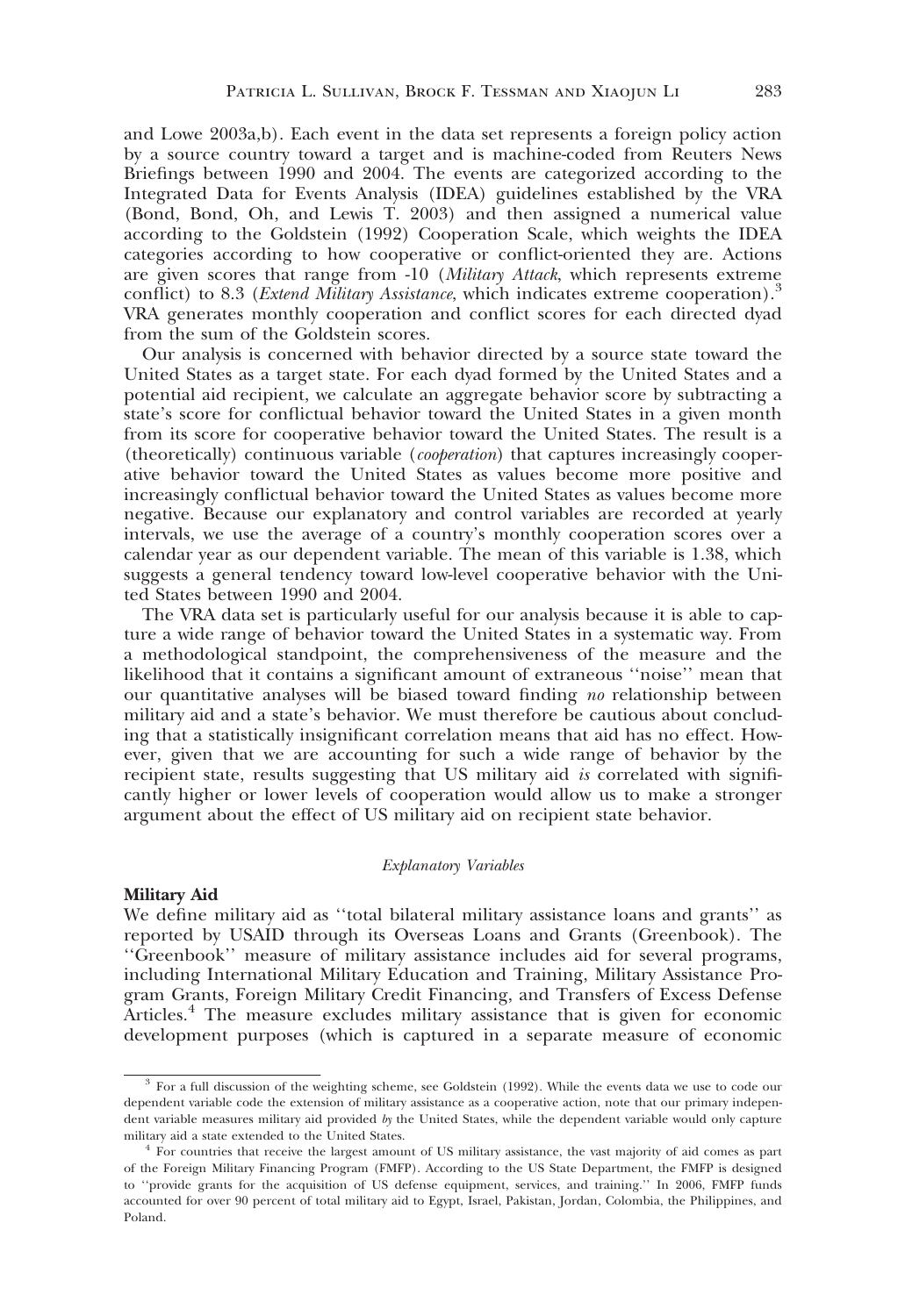aid) and assistance given for counternarcotics and counterproliferation efforts, as well commercial military sales  $(USAID)$ .<sup>5</sup> We use the natural log of total US military aid delivered to a country in constant 2002 US dollars in our models. We also create a variable (*milaiddep*) that measures the relative dependence of the recipient country on US military aid. This variable is generated by dividing the amount of military aid by the GDP of the recipient country.<sup>6</sup>

#### Shared Preferences

We expect that, all other factors being equal, some states have embedded foreign policy interests that are more aligned with those of the United States (Gartzke and Jo 2002). Geographic, cultural, economic or ideological considerations make certain states more likely to have foreign policy preferences that align with US interests. Because our objective is to isolate the independent impact of US military aid on recipient state behavior, we aim to disentangle cooperation with the United States that occurs due to inherent preference similarity from cooperation that results from the provision of US military aid. To capture latent preference similarity, we look at the similarity in alliance portfolios between the United States and the recipient state. The variable (shared) takes the form of an S Score (Signorino and Ritter 1999) that approaches 1.0 as portfolios are perfectly aligned and falls toward 0 as alliance portfolios become less similar.<sup>7</sup> For example, the US–Libya dyad has an S Score of 0.09 in 1990, while the US–Canada dyad has a score of 0.96 during that same year. We use the EUGene program (Bennett and Stam 2000) to generate S Scores for all of the dyads in our study.

#### Security Centrality

As a measure of the extent to which the United States perceives a state as important to its security interests, we create a variable (allies) that indicates that a potential aid recipient had a mutual defense pact with the United States (Gibler and Reid Sarkees 2004).

#### Control Variables

# Economic Aid

We control for US economic aid provided to a country. There is no consensus on whether military and economic aid is essentially substitutable. Recipient states may use economic aid to increase military spending (Stein, Ishimatsu, and Stoll 1985; Travis and Zahariadis 1992; Zachariadis et al. 1990). Some forms of security-oriented aid are also classified by USAID as economic in nature and are not considered part of the military assistance package that a country receives from the United States (USAID). In order to account for this empirical ambiguity and USAID classification decisions, we decide to include two kinds of variables measuring economic aid. The first (econaid) is again taken from the USAID Greenbook; it indicates the ''total economic assistance, loans, and grants'' given from the United States to recipient states (USAID). As a measure of the relative significance of aid to the recipient country, we create a second variable (econaiddep) that is simply the amount of economic aid divided by the GDP of the recipient state.

 $^{\rm 5}$  Full documentation is available through the USAID ''Greenbook'' at the USAID Web site http://qesdb.usaid. gov/gbk/.

<sup>6</sup> We also measured aid dependence by dividing US aid to a country by total OECD aid. This eliminates all OECD countries from the analysis  $(\sim 400$  observations) but does not change the sign or significance of the coefficient on the variable.

 $7$  Others have measured alliance portfolio similarity using a tau-b measure; for an extensive discussion of the relative merits of the S score and tau-b, see Bennett and Rupert (2003). We also estimate models using UN vote congruence as a measure of preference similarity. This variable is never significant.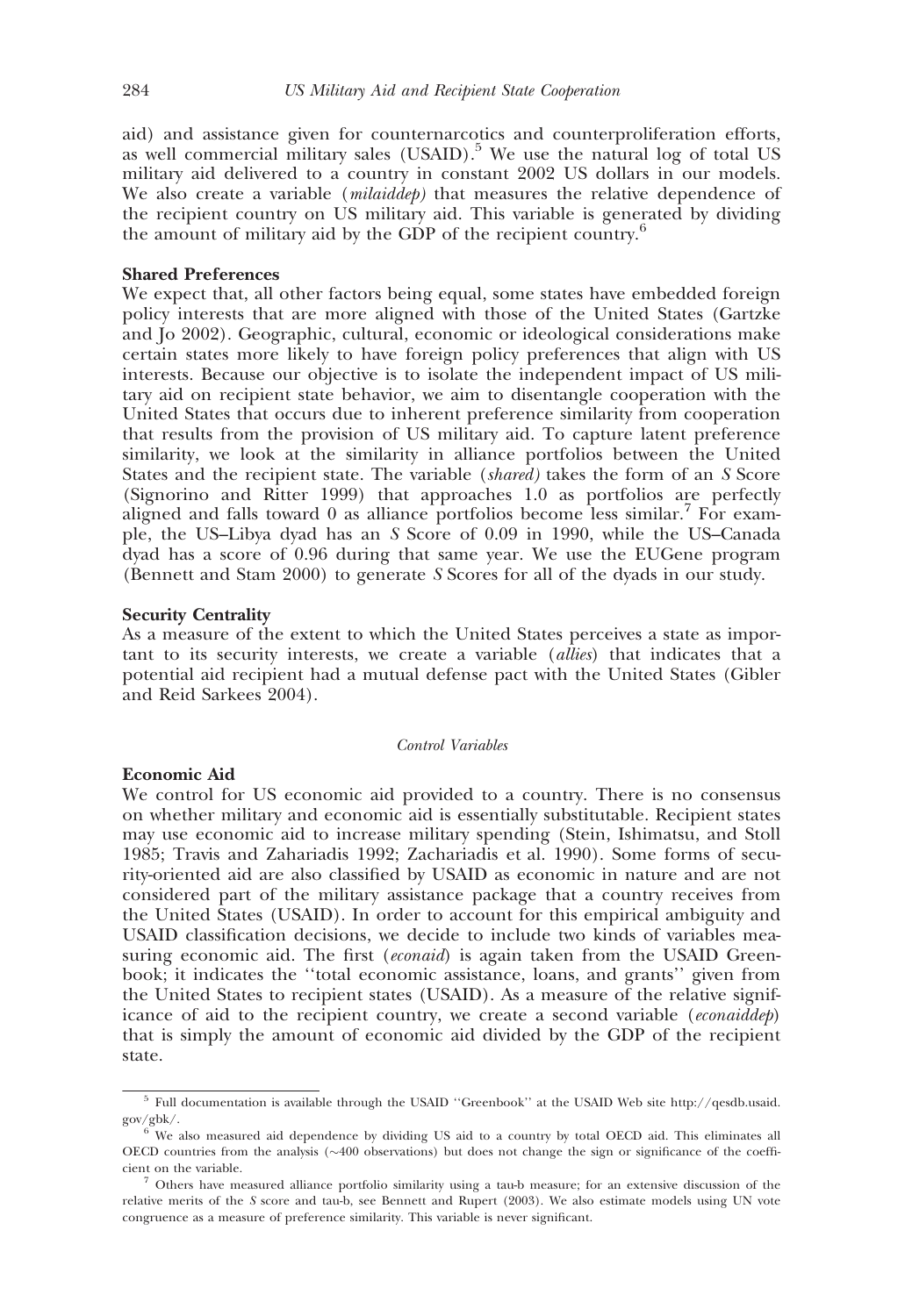# **Democracy**

Democratic states may be less likely to see US hegemony and influence attempts as threatening (Goldsmith, Horiuchi, and Inoguchi 2005). On the other hand, democracies may be less susceptible to influence (Lai and Morey 2006) or may even face domestic political pressure to counter what is perceived as increasing levels of US military dominance by engaging in defiant foreign policy behavior (Walt 2005). Bueno de Mesquita and Smith (2007) argue that it will be more costly to buy policy concessions from national leaders that rely on the support of a relatively large proportion of their population. Leaders that depend on large ''winning coalitions'' for their political survival cannot use aid to buy-off their supporters and are less likely to move from policies that are beneficial to their populations to policies preferred by foreign aid donors. To account for the potentially divergent reaction of democracies to US military aid, we create a dichotomous variable that distinguishes between democratic and nondemocratic recipient states.<sup>8</sup> We use the Polity IV data set (Beardsley and Gleditsch 2003).

## US Troop Presence

A large, well-established presence of American soldiers on the ground may reduce the need for a separate military assistance program or mitigate the impact of changes in military assistance delivered by the United States to the host country. Conversely, a large troop presence may exacerbate a potential backlash against increases in military aid that are seen as indicative of US attempts to dominate the recipient state (Walt 2005). We thus include a variable that is calculated as the natural log of the number of US troops present in a given year. We get our data from a 2004 report published by the Heritage Foundation.<sup>9</sup>

## National Capabilities

It may take more aid to buy policy concessions from states with more resources (Bueno de Mesquita and Smith 2007). Governments of more powerful states may also face less domestic pressure to counter military aid with foreign policy resistance as a way to show resolve against potential US dominance. We measure the capability of the recipient state by taking the natural log of its gross domestic product (GDP) in constant 2000 US dollars. We obtain this measure from the latest version of Gleditsch's Expanded Trade data (Gleditsch 2002).

# Methods

In order to explore the relationship between levels of military aid and levels of cooperation with the United States, we estimate the following four equations to test our hypotheses.

$$
Cooperation_{it} = \alpha_i + \beta_1 \, mil\_aid_{it-1} + \theta \, Cooperation_{it-1} + \delta X_{it-1} + e_{it} \tag{1}
$$

Cooperation<sub>it</sub> = 
$$
\alpha_i + \beta_2 \text{milaiddep}_{it-1} + \theta \text{Cooperation}_{it-1} + \delta X_{it-1} + e_{it}
$$
 (2)

$$
\Delta mil\_aid_{it} = \alpha_i + \theta mil\_aid_{it-1} + \beta_3 \Delta \text{Cooperation}_{it-1} + \delta X_{it-1} + e_{it}
$$
 (3)

$$
Cooperation_{it}|Allocation = \alpha_i + \beta_4 \text{allies}_{it-1} + \beta_5 \text{mil}\_\text{aid}_{it-1} + \beta_6 (\text{mil}\_\text{aid}_{it} \times \text{allies}_{it-1}) + \theta \text{Cooperation}_{it-1} + \delta X_{it-1} + e_{it}
$$
\n(4)

<sup>8</sup> States with a Polity score greater than eight are classified as ''democratic'' and coded with a ''1''. All other states are coded with a ''0''.

<sup>9</sup> The full report can be accessed in Microsoft Excel format through the Heritage Foundation Web site at: http://www.heritage.org/Research/NationalSecurity/cda06-02.cfm.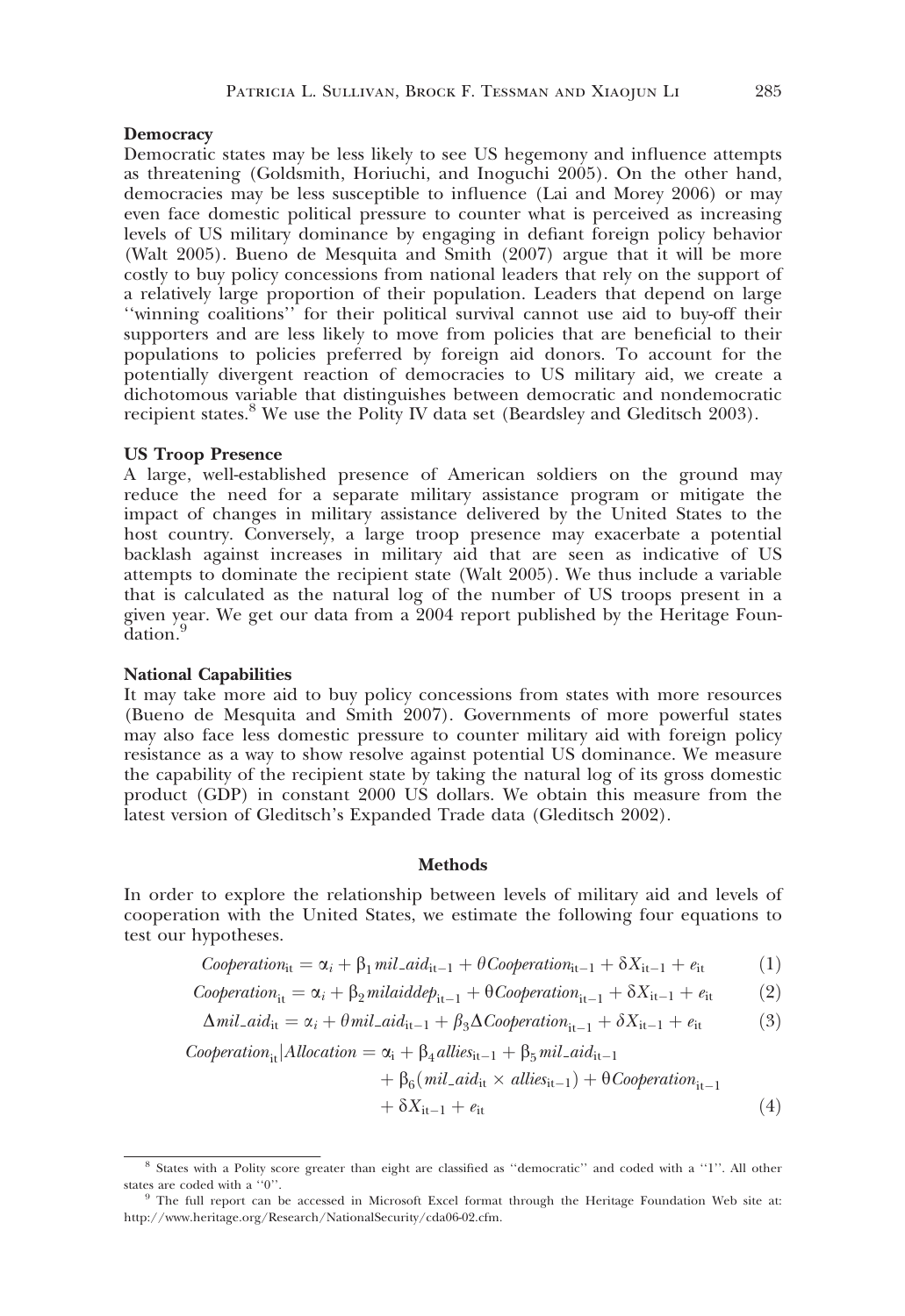| Theoretical model  | $H$ <i>ypotheses</i>                              | Predicted result                            |
|--------------------|---------------------------------------------------|---------------------------------------------|
| Arms for Influence | H1a: Aid increases cooperation                    | $\beta_{1}>0$                               |
|                    | H1b: Aid dependence increases cooperation         | $\beta$ $\geq 0$                            |
|                    | H1c: Cooperative behavior will increase aid       | $\beta$ 3 > 0                               |
| Lonely superpower  | H2a: Aid dependence decreases cooperation         | $\beta_2 < 0$                               |
| Reverse leverage   | H3a: Aid provides less leverage over allies       | $\beta$ 4 > 0, $\beta$ 5 > 0, $\beta$ 6 < 0 |
|                    | H <sub>3</sub> b: Aid decreases cooperation       | $\beta_1 < 0$                               |
|                    | H3c: Uncooperative behavior will not decrease aid | $\beta$ s = 0                               |

TABLE 1. Theoretical Models and Predicted Result

where the subscripts  $i$  and  $t$  denote unit (country) and time (year), X is a vector of control variables, and  $\alpha_i$  represents the country dummy variables to control for country-specific fixed effects.<sup>10</sup> All independent variables are lagged one year to account for possible simultaneity bias. We also include the lagged dependent variable in all of our models and employ Huber–White robust standard errors to account for potential autocorrelation and heteroscedasticity.<sup>11</sup>

Equation 1 tests hypotheses  $H1a$  and  $H3b$ , which make opposing predictions about how the amount of US military aid a state receives will affect its behavior toward the United States. equation 2 models the relationship between recipient state dependence on US military aid (defined by aid as a percentage of recipient state GDP) and that state's level of cooperation with the United States (hypotheses H1b and H2a). Equation 3 tests hypotheses H1c and H3c, which make contradictory predictions about how the United States responds to changes in a recipient country's behavior. Finally, equation 4 tests hypothesis  $H3a$  from the Reverse Leverage model. Table 1 summarizes our hypotheses and predictions about the signs of the coefficients on the key explanatory variables corresponding to each hypothesis.

The nature of our data and hypotheses presents several estimation challenges. First, both US military aid and recipient state behavior vary across time and from country to country. We address this by pooling cross-section and time-series data and controlling for unobserved country-specific characteristics. Second, the Arms for Influence model anticipates a reciprocal relationship between military aid and recipient state behavior: a state's level of cooperation with the United States increases the amount of aid it receives and the amount of aid a state receives increases subsequent levels of cooperation with the United States. To control for this potential endogeneity bias, we estimate our models for equation 1 through equation 3 with two-stage least squares  $(2SLS)$ .<sup>12</sup> Following Lewbel (1997), we use higher moments of the endogenous variable as instruments. In equations 1 and 2, we also include US GDP per capita as an instrument: a higher GDP translates into a bigger budget and more money available for distribution.

 $10$  The fixed effects model is a common choice for macroeconomic data (that is large N and small T).

<sup>&</sup>lt;sup>11</sup> Table A1 in the appendix reports the correlation matrix of exogenous variables. The correlations between our primary explanatory variables and the controls are below 0.5 with two exceptions. The GDP and US troops variables are correlated at 0.63. The correlation between the variable indicating the presence of a defense pact with the US and the alliance portfolio similarity variable is 0.86. However, the S score and alliance variables are never used in the same model. We are therefore reasonably confident that the standard errors we report are generally unbi-

ased.<br><sup>12</sup> The statistical consequence of a reciprocal causal process is that the military aid variable would be correlated with the error term of the cooperation equation, so that we would be unable to estimate the effect of assistance without bias. The standard approach to this problem is to utilize instrumental variables or two-stage least squares (2SLS) regression. See Wooldridge, Jeffrey M. 2006, *Introductory Econometrics,*  $3^{rd}$  edition. Mason, OH: Thomson South Western, pp. 525–535 for an accessible explanation of this estimation procedure. For a recent application in the IR literature, see Rudra 2005.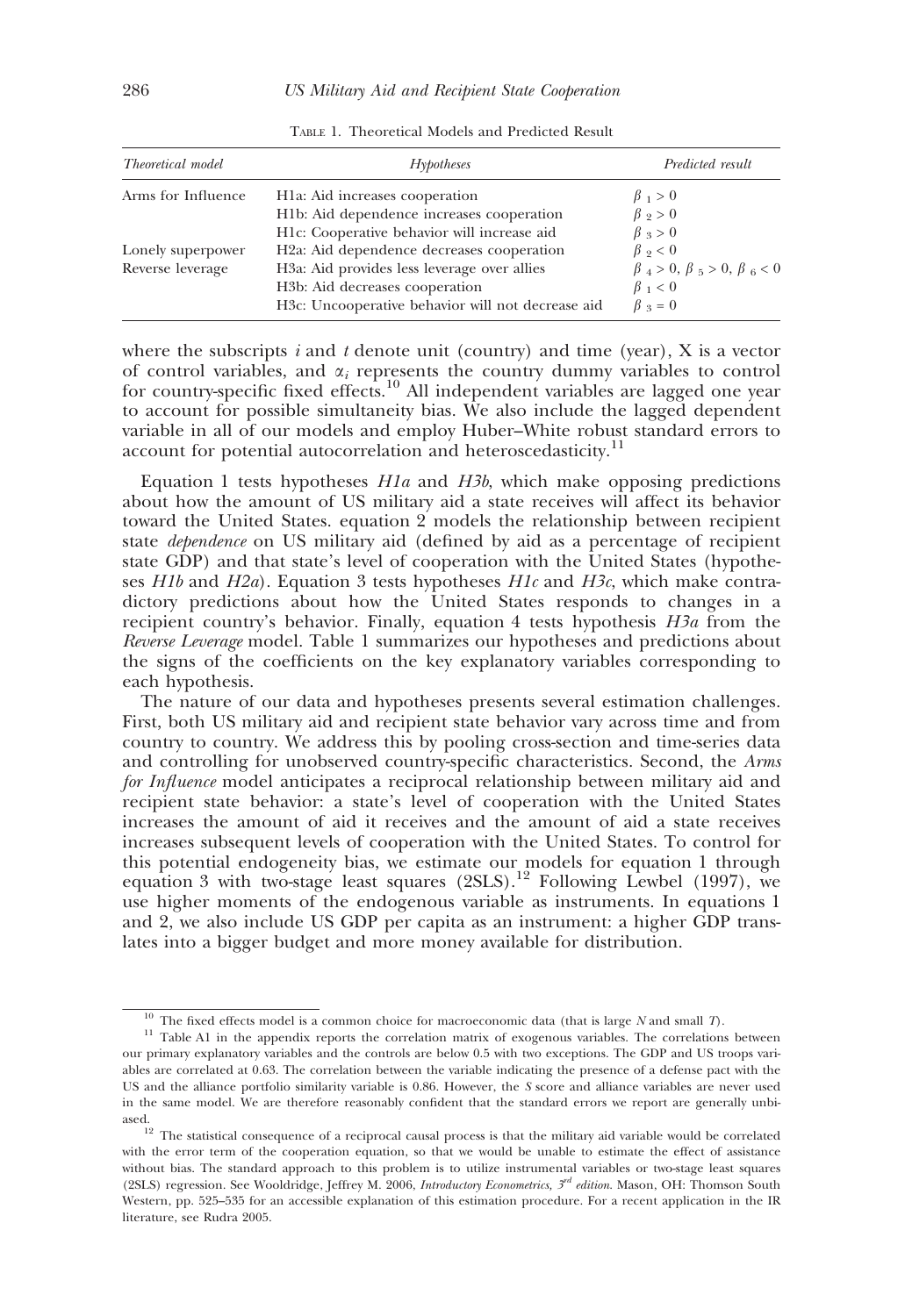Finally, hypothesis 3a from the Reverse Leverage model anticipates a selection effect: States that the United States believes are particularly important for maintaining US security interests should be more likely to receive US military assistance. However, once they receive aid, the level of aid should be less likely to influence the foreign policy behavior of these states than of states the United States is less ''dependent'' on for its security. We employ a Heckman selection model in estimating equation 4. In the selection stage, state characteristics predict whether a state will receive US military aid. The second stage estimates the effect of the amount of military aid received on the behavior of those states that receive aid. We include an interaction term in the second stage as the exclusion restriction, as well as to test for a differential effect of aid on states that have a higher security value to the United States.

# Results and Discussion

We present the results of our analyses in tables two through four.<sup>13</sup> Because we structured our investigation around three competing theoretical models, this section presents results as they apply to the separate hypotheses that are relevant to each model. While the *Arms for Influence* model anticipates a positive and reciprocal relationship between levels of military aid and recipient state cooperation with the United States, the second two models highlight potential perversions in the aid-influence connection. The Lonely Superpower model predicts that increasing dependence on US military aid will create incentives for leaders to be less overtly cooperative with the United States in an effort to counter any perception that their foreign policy is dictated by a foreign power. The Reverse Leverage model anticipates that military aid recipients will exploit the fact that the United States relies on them to provide some specific good—and the availability of alternative arms suppliers—to defy the broader interests of the United States with impunity.

Table 2 displays results from estimating equation 1 through equation 3. First, we note that statistical tests corroborate the validity of our instruments. Using Stock and Watson's (2006) rule of thumb, the first-stage F-statistic testing the hypothesis that the coefficients on the instruments are jointly zero should be greater than 10 for a single endogenous regressor. The first-stage F statistics in our models show that the instruments are more than sufficiently correlated with the endogenous variables. In addition, the Hansen J statistics indicate that the first-stage estimation instruments are uncorrelated with the error terms.

In the results from equation 1, we see that, contrary to Hypothesis 1a (Arms for Influence), but consistent with Hypothesis 3b (Reverse Leverage), there is a significant, negative correlation between levels of US military aid and recipient state cooperation. Economic aid, on the other hand, appears to have no effect on recipient state cooperation. The recipient country's GDP and S score are also not correlated with a state's behavior toward the United States. Recipient states that are democratic, and those that have US troops stationed on their soil, appear to be more cooperative with the United States, all else equal.

Table 3 presents results from using equation 1 to simulate the substantive impact of the statistically significant independent variables on recipient state cooperation. States that do not receive any US military aid display an average

<sup>&</sup>lt;sup>13</sup> Our models are robust to a range of alternative specifications and additional control variables. For example, we estimated all models excluding Israel and Egypt because these countries receive disproportionately large aid packages and have unique relationships with the United States. Since excluding these countries does not affect our findings, we report results using all countries. In addition, including the CIRI index of Physical Integrity Rights as a control for the human rights record of the aid recipient does not change the results in any model and none of the CIRI coefficients are significant. Due to space limitations, alternative specifications are posted in an online appendix at http://.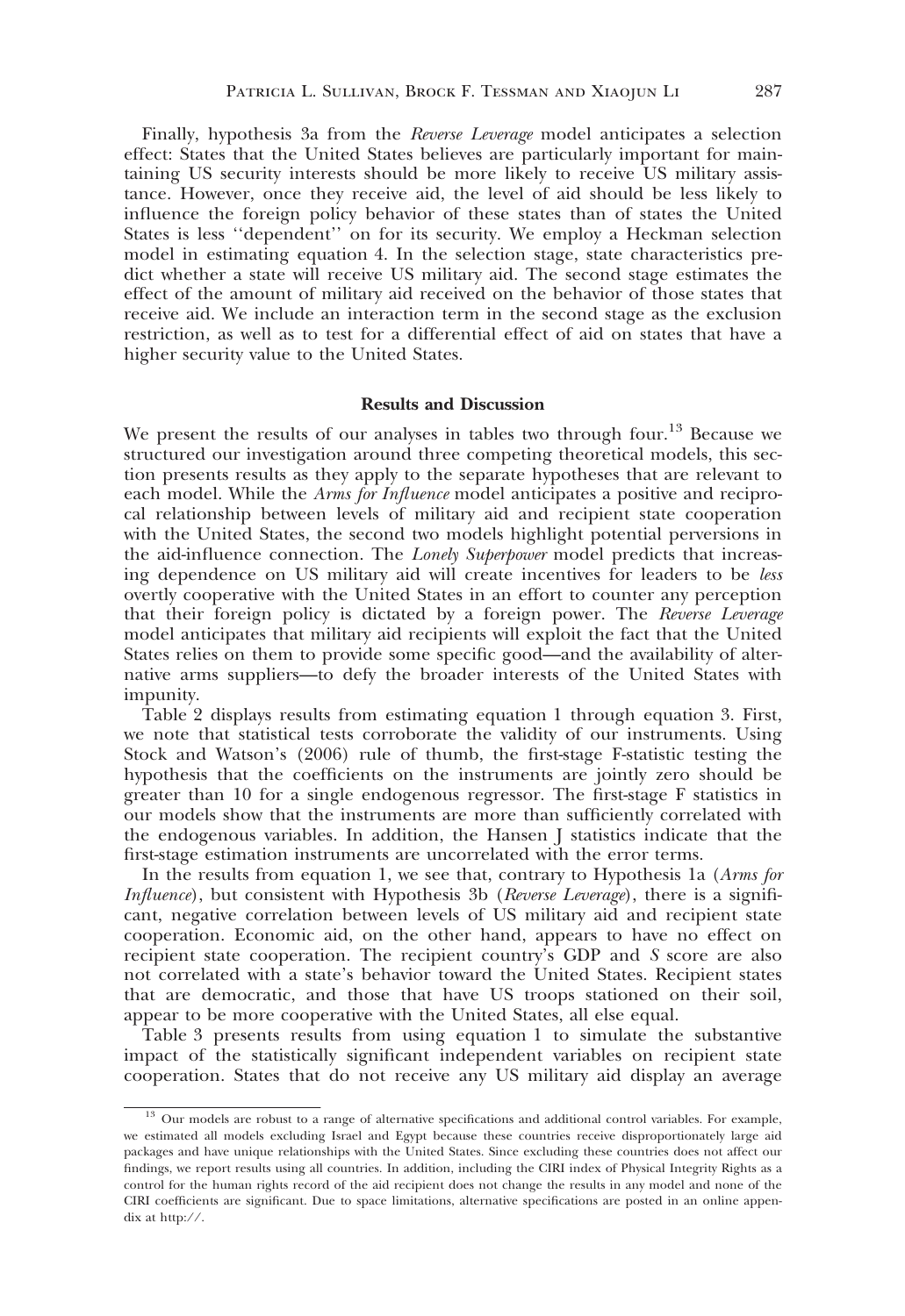| Lagged Cooperation                   | $0.398(0.068)$ ***              | $0.437(0.076)$ ***              |                        |  |  |
|--------------------------------------|---------------------------------|---------------------------------|------------------------|--|--|
| Dependent Variable                   | $H1a \mathrel{\mathcal{L}} H3b$ | $H1b \mathrel{\mathcal{L}} H2a$ | $H1c$ & $H3c$          |  |  |
| Log of Military Aid $(\beta_1)$      | $-3.026$ (1.194)**              |                                 |                        |  |  |
| Log of Economic Aid                  | 0.263(0.268)                    |                                 |                        |  |  |
| Military Aid Dependence $(\beta_2)$  |                                 | $-2.410(2.027)$                 |                        |  |  |
| Economic Aid Dependence              |                                 | 3.918 (3.133)                   |                        |  |  |
| $\Delta$ Cooperation ( $\beta_3$ )   |                                 |                                 | $-9.845(4.356)$ **     |  |  |
| Lagged military aid                  |                                 |                                 | $-0.480(0.156)$ ***    |  |  |
| Recipient GDP                        | $-0.317(0.586)$                 | $-1.542(0.719)$ **              | $-11.746(8.022)$       |  |  |
| Democratic recipient                 | $2.101(1.071)$ **               | $-0.396(0.375)$                 | 9.761 (7.728)          |  |  |
| Log of US troops                     | $0.492(0.210)$ **               | $0.142(0.190)$ **               | $11.204$ $(3.667)$ *** |  |  |
| <i>S-score</i> (alliance similarity) | $-0.517(2.288)$                 | $4.415(1.890)$ **               | 55.670 (37.193)        |  |  |
| Observations                         | 2204                            | 2204                            | 2239                   |  |  |
| Countries                            | 165                             | 165                             | 165                    |  |  |
| First-stage F statistics             | 11.53                           | 11.729                          | 22.969                 |  |  |
| Hansen J statistic (chi-square)      | 0.2377                          | 0.6816                          | 0.1976                 |  |  |
|                                      |                                 |                                 |                        |  |  |

TABLE 2. Cross-Sectional Time-Series Models of US Military Aid and Recipient State Cooperation with the United States

(Notes: Robust standard errors in parantheses. \*significant at <0.1; \*\*significant at <0.05; \*\*\*significant at <0.01.)

TABLE 3. Substantive Effects of Statistically Significant Variables on Aid Recipient States' Level of Cooperation with the United States (Equation 1)

|                                                                            |          | $Min \t Y'$ | $Max \t Y'$ |         |      | $Mean \t Y'$ | $+1SD$ |         |
|----------------------------------------------------------------------------|----------|-------------|-------------|---------|------|--------------|--------|---------|
| US military aid (million USD) $0 + 1.5$ \$3,400 $-24.7$ \$20 $-10.7$ \$155 |          |             |             |         |      |              |        | $-16.6$ |
| US troops (in thousands)                                                   | $\Omega$ | $-3.84$     | 22.7        | $+2.23$ | 1.54 | $-0.23$      | 10.2   | $+0.7$  |
| Democratic recipient                                                       |          | $0 -0.9$    |             |         |      |              |        |         |

(Notes: Substantive results are on the original scale transformed from the log scale.  $Y'$  = the predicted level of cooperation a potential military aid recipient will display toward the United States when the variable of interest is set to its minimum, maximum, mean, or mean + 1 standard deviation and all other variables are at their mean value.)

level of cooperation with the United States of +1.5 when all other variables are held constant at their means. The model predicts that states that obtain the average amount of US military aid (\$20 million) will be less cooperative—scoring an average of  $-11$  on the cooperation-conflict scale. An increase in US military aid to one standard deviation above the mean leads to an additional six-point reduction in the monthly cooperation score of the recipient state. In contrast, an increase in the number of US troops from its mean to one standard deviation above the mean raises recipient state cooperation almost one point. Democratic recipients are on average four points more cooperative than nondemocratic recipients.

Equation 2 is designed to test the effect recipient state dependence on US military aid has on a state's level of cooperation with the United States. Hypothesis 1b (Arms for Influence) proposes that greater dependence leads to greater vulnerability and a tendency for states to exhibit higher levels of cooperative behavior. Hypothesis 2a (Lonely Superpower) has divergent expectations; dependence creates incentives for leaders to push back against the United States, which manifests in lower levels of cooperation in states with high levels of dependency. Our results lend no support to either hypothesis. Both military and economic aid dependence have statistically insignificant effects on recipient state cooperation. In this equation, only lagged cooperation, recipient state GDP, US troops, and alliance portfolio similarity have significant effects on states' behavior toward the United States. Richer states tend to be less cooperative, while states that have an alliance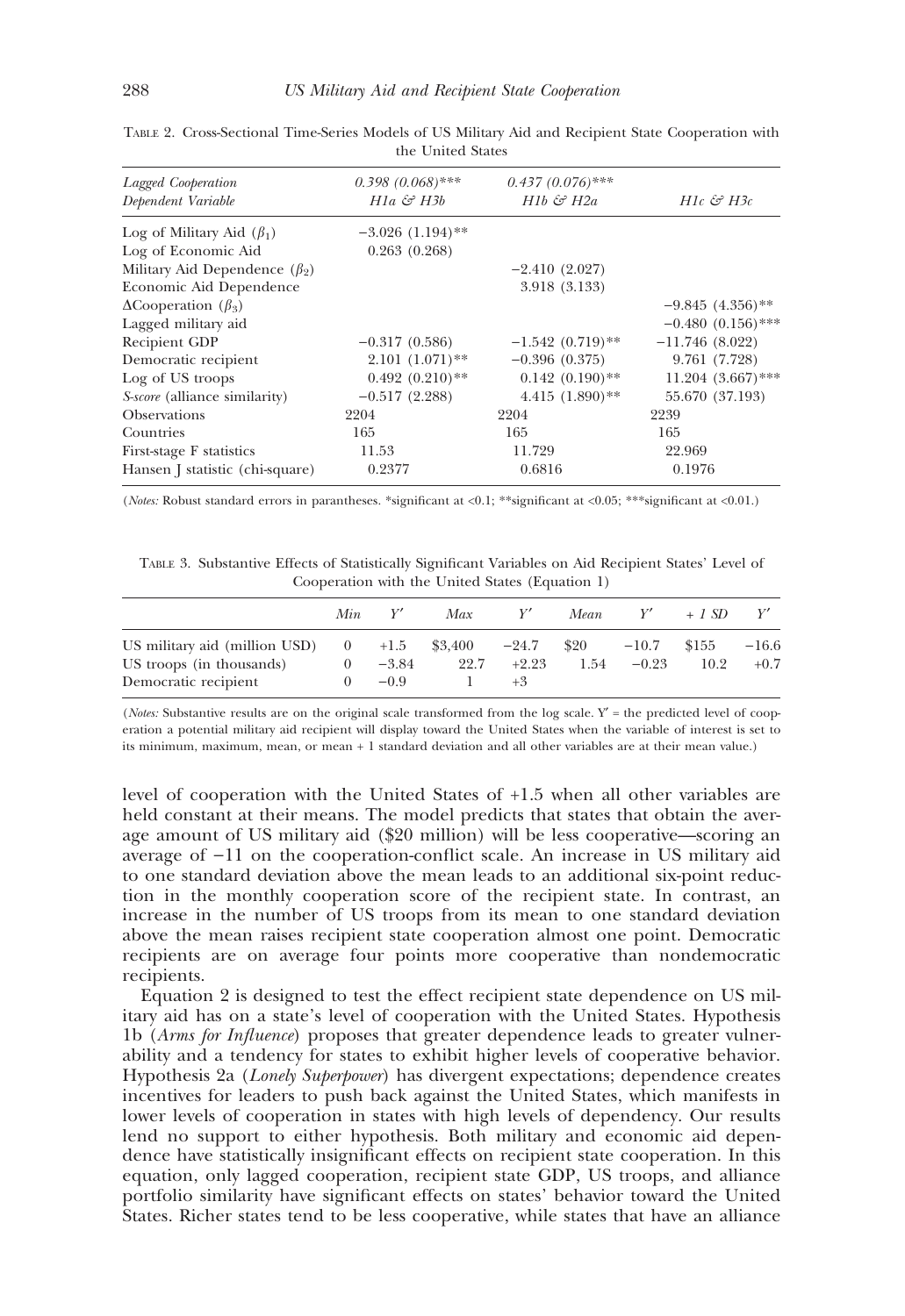portfolio similar to the United States and states with US troops stationed on their soil exhibit significantly more cooperative behavior on average.

The final hypothesis from the Arms for Influence model predicts that the United States will punish uncooperative governments by reducing assistance in year  $t$  in response to lower levels of cooperation in year t-1. In contrast, hypothesis 3b from the Reverse Leverage model predicts that US aid will not respond to a change in recipient state behavior. Results from estimating equation 3 once again lead us to reject a prediction from the Arms for Influence model. Instead of a positive correlation between more cooperative behavior and subsequent military assistance, we find that higher levels of cooperation lead to smaller aid packages in the following year. For every one-point improvement in the average monthly cooperation of the recipient state, US military aid drops by approximately \$9.8 million in the following year. We also find that levels of military aid tend to gravitate toward the mean; there is an inverse relationship between the level of military assistance provided during year t and the amount of military aid in the following year. While equation 3 provides no support for the third Arms for Influence hypothesis, it is consistent with the spirit of the Reverse Leverage model (although the effects are worse than we anticipated). The United States does not appear to reduce aid—and in fact appears more likely to increase military aid—when a country's behavior becomes less cooperative (and more conflictual). States that improve their cooperation with the United States should expect to receive less military aid rather than a reward for good behavior in the following year.

The final hypothesis we test is Hypothesis 3a of the Reverse Leverage model. This hypothesis predicts that the United States will direct more military assistance to states that are seen as important to US security interests. However, these ''high value'' states are expected to be unresponsive to US attempts to influence their behavior through the provision of military aid.

Results from estimating equation 4 with a two-stage selection model are presented in Table 4. They provide some evidence that the United States has less leverage over allies than non-allies. In the allocation stage, countries with which the United States has a defensive alliance are more likely to receive military aid than other states.  $^{14}$  At the same time, while equations 1 and 2 demonstrated that states that do not receive any US military aid are more cooperative on average than states that receive aid, among those states that do receive US aid increasing the amount of military aid appears to have a positive effect on cooperation. However, the amount of US military aid has a smaller effect on the behavior of US allies than nonallies. The cooperation score of a state that is not allied with the United States is predicted to increase from 0.37 to 2.57 when the amount of US military aid to the state increases from the  $50^{\rm th}$  to the  $75^{\rm th}$ percentile. The effect of an identical boost in aid to a formal ally of the United States is to increase cooperation from 0.66 to just 1.55. It appears that US military aid is less able to buy better behavior from states with which the United States has formal security ties—perhaps because the United States is not likely to decrease military aid when allies are uncooperative.

# **Conclusion**

In this paper, we attempted a systematic investigation into the relationship between US military aid and the level of foreign policy cooperation exhibited by the states that receive that aid. We aimed to improve on the existing literature by building and testing three explicit theoretical models (Arms for Influence,

<sup>&</sup>lt;sup>14</sup> While a greater percentage of US allies receive US military aid, the total amount of US military aid distributed to nonallies is greater than the amount given to allies and the median level of military aid is only slightly lower for nonallies.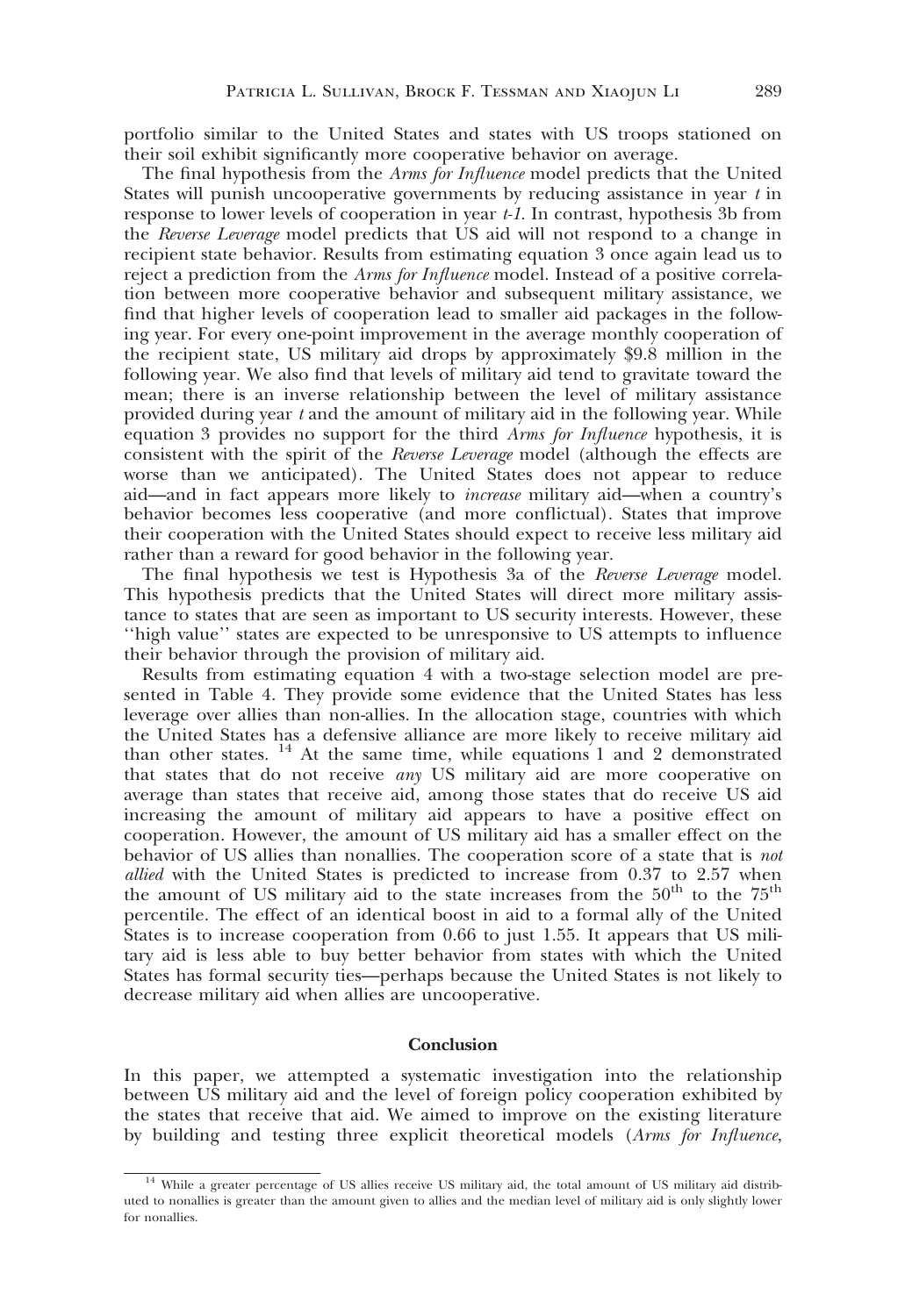|                                                | Hypothesis 3a       |                     |  |  |
|------------------------------------------------|---------------------|---------------------|--|--|
|                                                | <i>Allocation</i>   | Cooperation         |  |  |
| Allies $(\beta_4)$                             | $0.594(0.221)$ ***  | 0.29(0.236)         |  |  |
| Log of military aid $(\beta_5)$                | $1.11(0.308)$ ***   | $0.426(0.071)$ ***  |  |  |
| Log military aid $\times$ allies ( $\beta_6$ ) |                     | $-0.254(0.069)$ *** |  |  |
| Lagged cooperation                             | 0.004(0.031)        | $0.345(0.078)$ ***  |  |  |
| Democratic recipient                           | 0.038(0.236)        | $-0.216(0.159)$     |  |  |
| US troops                                      | $-0.089(0.045)$ **  | $-0.031(0.047)$     |  |  |
| Recipient GDP                                  | $-0.107(0.041)$ *** | $0.234(0.071)$ ***  |  |  |
| Log of economic aid                            | $0.189(0.042)$ ***  | 0.057(0.049)        |  |  |
| Constant                                       | $1.127(0.356)$ ***  | $-0.727(0.404)$ *   |  |  |
| <b>Observations</b>                            | 1656                | 1027                |  |  |

TABLE 4. Heckman Selection Model Estimating the Effects of US Military Aid on Recipient State Cooperation with the United States

(Notes: All independent variables are lagged one year. Clustered, robust standard errors in parentheses. Wald test of independent equations = 7.69 (Prob >  $\chi^2$  = 0.0056).

\*significant at <0.1; \*\*significant at <0.05; \*\*\*significant at <0.01.)

Lonely Superpower and Reverse Leverage), focusing on a new measure of cooperation generated from events data rather than UN voting records, and controlling for preference similarity, so that our results capture the influence military aid has on recipient state behavior independent of any dyadic predisposition toward cooperation or conflict.

We test seven hypotheses associated with three different theoretical models and find mixed results. There is little evidence in favor of the Arms for Influence model: there is an inverse relationship between absolute levels of US military aid and recipient state cooperation, and there is no relationship at all between recipient state dependence on US aid and recipient state behavior. Thus, while the Lonely Superpower hypothesis was on the right track by predicting an unorthodox relationship between aid and cooperation, it did not perform as well as some of the Reverse Leverage hypotheses when it came to explaining exactly what form such unorthodoxy would take.

In several ways, the Reverse Leverage model was quite accurate: (i) states receiving military aid from the United States exhibit lower levels of cooperation than states that do not receive military aid, (ii) in the population of all states, higher levels of military aid appear to produce more defiant behavior, and (iii) the United States does not punish defiance with reductions in aid or reward greater cooperation with increases in military aid. Together, these results suggest that US military assistance is allocated for reasons that are largely independent of overall recipient state behavior toward the United States. The Reverse Leverage model contends that military aid is delivered to states that the United States depends on for security reasons. Realizing their leverage over Washington, states that receive high amounts of aid are actually more able to engage in uncooperative behavior than are states that the United States does not depend so heavily upon. We attempted to test for the effects of an aid recipient's ''security value'' directly by comparing US allies to nonallies. Consistent with the Reverse Leverage model, we find that states with a defensive alliance with the United States are more likely to receive US military aid but less likely to respond to aid by increasing their cooperation with American preferences.

Of course, there are limitations in our data and research design. We focus on a 15-year period (1990–2004) because the events data that play a crucial role in our analysis are only available for these years. However, it would be helpful to examine a longer time span in order to fully account for the long-term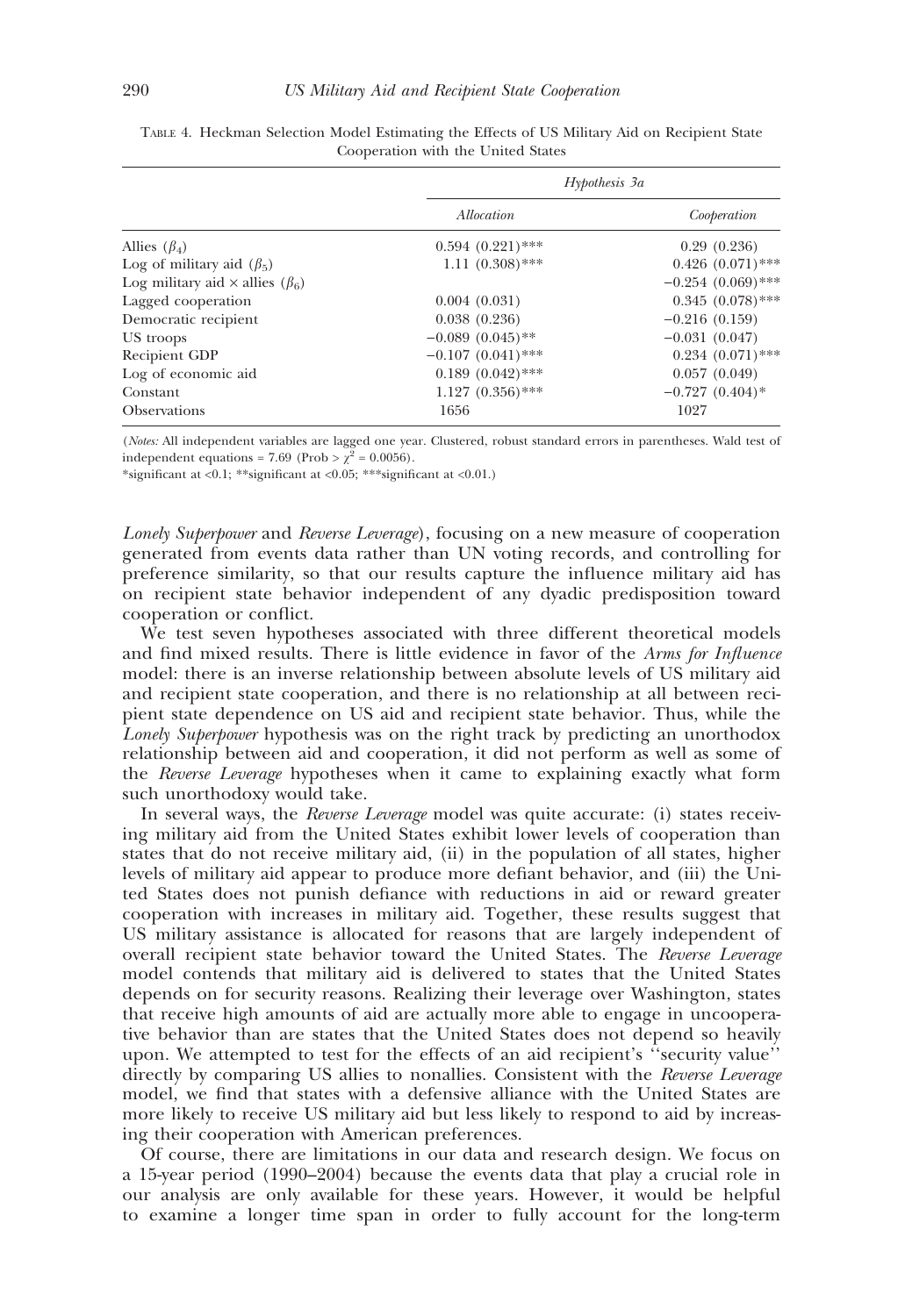behavioral changes that states might make in response to US military aid. Another limitation has to do with the specific bargain is reached between the United States and the recipient of military aid. Many studies use vote congruence between a state and the United States in the United Nations General Assembly as a measure of compliance. But U.N. votes may not capture the influence of military aid because Washington can deliver assistance in return for cooperation on a matter completely unrelated to the issues that come up for a vote in the UN during a particular year. We attempt to deal with this drawback by looking at a broad measure of cooperation. In fact, we use a dependent variable that ostensibly measures all cooperation and conflict with the United States that recipient states engage in during any given year. However, this broad approach suffers from the opposite of the problem associated with UN voting. It is possible that the specific kind of recipient state cooperation that the United States sought to achieve through the delivery of military aid was in fact present, but hidden among the ''noise'' of all the other foreign policy behavior the recipient state engaged in that year.

Despite its limitations, our study offers a novel approach to the foreign aid and influence puzzle. And our results uncover interesting relationships that deserve greater theoretical and empirical attention in future research. Clearly, the relationship between US military aid and recipient state cooperation is far from straightforward. The bulk of our evidence pens a cautionary tale for policymakers; although military assistance may achieve the specific goals for which it was allocated, it appears to generate less cooperative behavior from recipient states overall. US military aid levels may be more indicative of American dependence on recipient states than of US influence over client states. Contrary to the vast majority of the existing literature on foreign aid, our results suggest military aid is neither a carrot nor a stick; US assistance is given to countries that the United States depends on for some foreign policy ''good'' and the United States will continue to provide such aid as long as that ''good'' is valued in Washington. With this knowledge, recipient state behavior is actually likely to be increasingly uncooperative as levels of American dependency (and subsequent aid packages) increase.

# Appendix

|                     | Military<br>aid | Economic<br>aid | Military  | Economic<br>dependence dependence | <b>GDP</b> | Democracy | US troops S-score |  |
|---------------------|-----------------|-----------------|-----------|-----------------------------------|------------|-----------|-------------------|--|
| Military aid        |                 |                 |           |                                   |            |           |                   |  |
| Economic aid        | 0.4695          |                 |           |                                   |            |           |                   |  |
| Military dependence | 0.0431          | 0.2384          |           |                                   |            |           |                   |  |
| Economic dependence | 0.4133          | 0.2319          | 0.2017    |                                   |            |           |                   |  |
| <b>GDP</b>          | 0.1494          | $-0.0483$       | $-0.1935$ | $-0.1217$                         | 1          |           |                   |  |
| Democracy           | 0.056           | $-0.0232$       | $-0.0864$ | $-0.2636$                         | 0.4629     | 1         |                   |  |
| US troops           | 0.2611          | 0.1305          | $-0.0355$ | $-0.0599$                         | 0.6338     | 0.3109    |                   |  |
| S-score             | 0.0154          | $-0.0618$       | $-0.0574$ | $-0.03$                           | 0.2536     | 0.3385    | 0.2483            |  |

Table A1: Correlation matrix of exogenous variables

#### References

Bajoria, Jayshree. (2009) Realigning Pakistan's Security Forces. Backgrounder Report. New York: Council on Foreign Relations Backgrounder. June 18, 2009.

BEARDSLEY, K., K. GLEDITSCH (2003) Polity IVd Dataset. College Park: Center for International Development and Conflict Management, University of Maryland.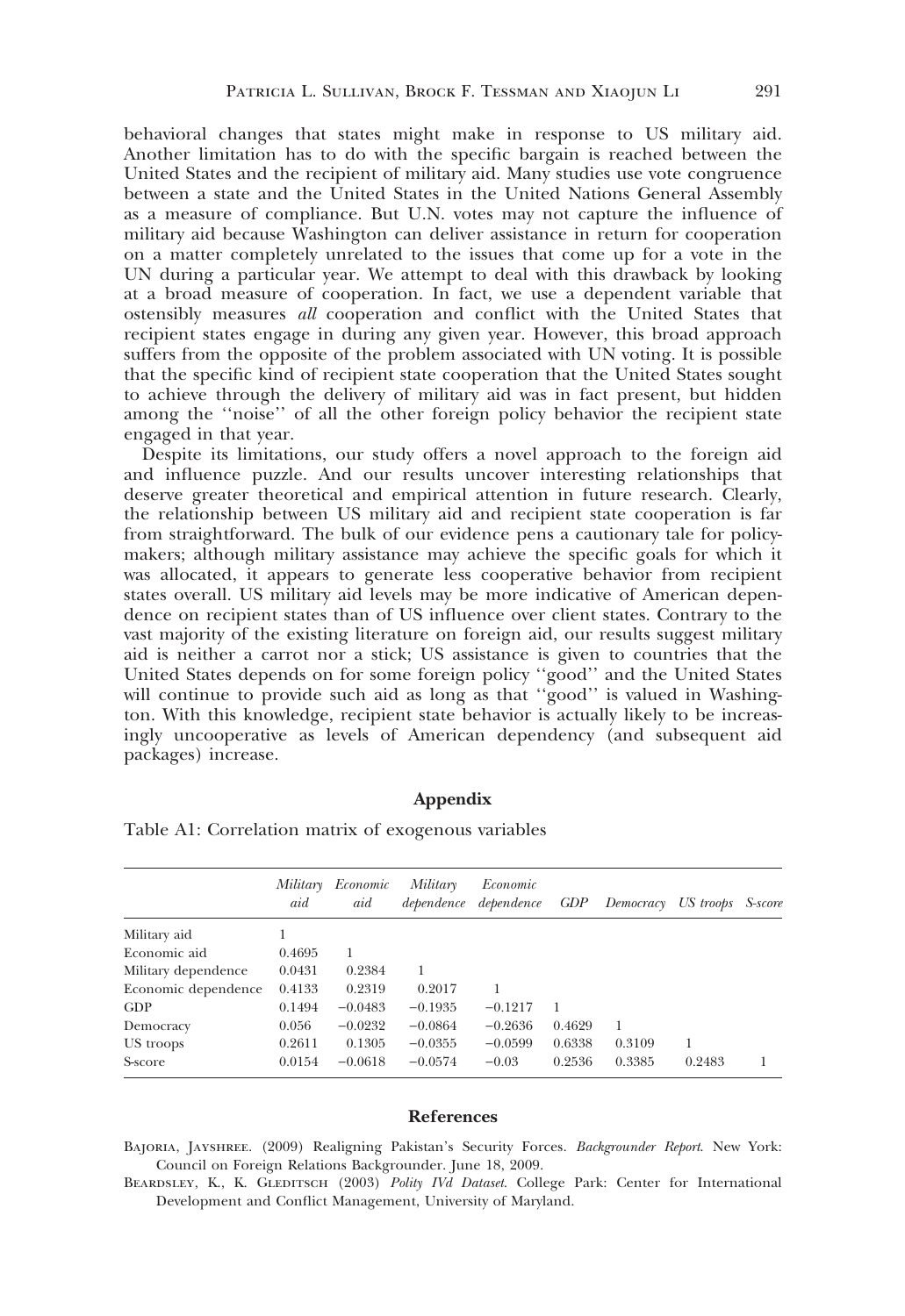- BENNETT, D. SCOTT, AND MATTHEW C. RUPERT. (2003) Comparing Measures of Political Similarity. Journal of Conflict Resolution 47 (3): 367–393.
- BENNETT, D. SCOTT, AND ALLAN STAM. (2000) EUGene: A Conceptual Manual. International Interactions 26: 179–204.
- Blanton, Shannon L. (1999) Instruments of Security or Tools of Repression? Arms Imports and Human Rights Conditions in Developing Countries. Journal of Peace Research 36 (2): 233–244.
- BOND, DOUG, JOE BOND, CHURL OH, AND CHARLES LEWIS T. (2003) Integrated Data for Events Analysis (IDEA): An Event Typology for Automated Events Data Development. Journal of Peace Research 40 (6): 733–745.
- Bueno de Mesquita, Bruce, and Alastair Smith. (2007) Foreign Aid and Policy Concessions. Journal of Conflict Resolution 51 (2): 251–284.
- Craft, Cassady, and Joseph P. Smaldone. (2002) The Arms Trade and the Incidence of Political Violence in Sub-saharan Africa, 1967-97. Journal of Peace Research 39 (6): 693–710.
- Derouen, Karl, and Uk Heo. (2004) Reward, Punishment or Inducement? US Economic and Military Aid, 1946–1996. Defence & Peace Economics 15 (5): 453–470.
- Federation of American Scientists. Arms Sales Monitor 47 (January 2002): 1–3.
- Flintoff, Corey. (2010) Can The US Trust Yemen To Fight Al-Qaida? National Public Radio January 5, 2010. Available at http://www.npr.org/templates/story/story.php?-storyId=122250796. (Accessed April 5, 2010).
- Gartzke, Erik, and Dong-Joon Jo. (2002) The Affinity of Nations Index, 1946–1996 [Version 3.0]. Manuscript, New York: Columbia University. Available at http://dss.ucsd.edu/-egartzke/htmlpages/ data.html. (Accessed August 22, 2010).
- Gibler, Douglas M., and Meredith Reid Sarkees. (2004) Measuring Alliances: the Correlates of War Formal Interstate Alliance Dataset, 1816–2000. Journal of Peace Research 41 (2): 211–222.
- GLEDITSCH, KRISTIAN S. (2002) Expanded Trade and GDP Data. Journal of Conflict Resolution 46 (5): 712–724.
- Goldsmith, Benjamin E., Yusaku Horiuchi, and Takashi Inoguchi. (2005) American Foreign Policy and Global Opinion: Who Supported the War in Afghanistan? Journal of Conflict Resolution 49 (3): 408–429.
- GOLDSTEIN, JOSHUA S. (1992) A Conflict-Cooperation Scale for WEIS Events Data. Journal of Conflict Resolution 36 (2): 369–385.
- Gopal, Anand. (2008) Secret accord sheltered Al Qaeda-linked militants in tribal Pakistan. Christian Science Monitor, June 11. Available at http://www.csmonitor.com/World/terrorism-security/ 2008/0611/p99s01-duts.html.
- GRIMMETT, RICHARD F. (2009) US arms sales to Pakistan. CRS Report for Congress RS 22757. Available at http://fas.org/sgp/crs/weapons/RS22757.pdf (Accessed August 24 2010).
- Kegley, Charles W., and Steven W. Hook. (1991) U.S. Foreign Aid and UN Voting: Did Reagan's Linkage Strategy Buy Deference or Defiance? International Studies Quarterly 35 (3): 295–312.
- Keohane, Robert O., and Joseph S. Nye. (1977) Power and Interdependence: World Politics in Transition. Boston: Little, Brown.
- King, Gary, and Will Lowe. (2003a) An Automated Information Extraction Tool for International Conflict Data with Performance as Good as Human Coders: A Rare Events Evaluation Design. International Organization 57: 617–642.
- King, Gary, and Will Lowe. (2003b) 10 Million International Dyadic Events. Cambridge, MA: Murray Research Archive [Distributor].
- Kinsella, David. (1994) Conflict in Context: Arms Transfers and Third World Rivalries during the Cold War. American Journal of Political Science 38 (3): 557–581.
- KINSELLA, DAVID, AND HERBERT K. TILLEMA. (1995) Arms and Aggression in the Middle East: Overt Military Interventions, 1948-1991. The Journal of Conflict Resolution 39 (2): 306–329.
- Krause, Volker. (2004) Hazardous Weapons? Effects of Arms Transfers and Defense Pacts on Militarized Disputes, 1950-1995 International Interactions 30 (4): 349–371.
- Lai, Brian, and Daniel S. Morey. (2006) Impact of Regime Type on the Influence of U.S. Foreign Aid. Foreign Policy Analysis 2 (4): 385–404.
- LEWBEL, ARTHUR. (1997) Constructing Instruments for Regressions with Measurement Error when No Additional Data Are Available, with an Application to Patents and R&D. Econometrica 65 (6): 1201–1213.
- Lewis, William H. (1979) Political Influence: The Diminished Capacity. In Arms transfers in the modern world, edited by S. G. Neuman, and R. E. Harkavy. New York: Praeger.
- Maniruzzaman, Talukder. (1992) Arms Transfers, Military Coups, and Military Rule in Developing States. The Journal of Conflict Resolution 36 (4): 733–755.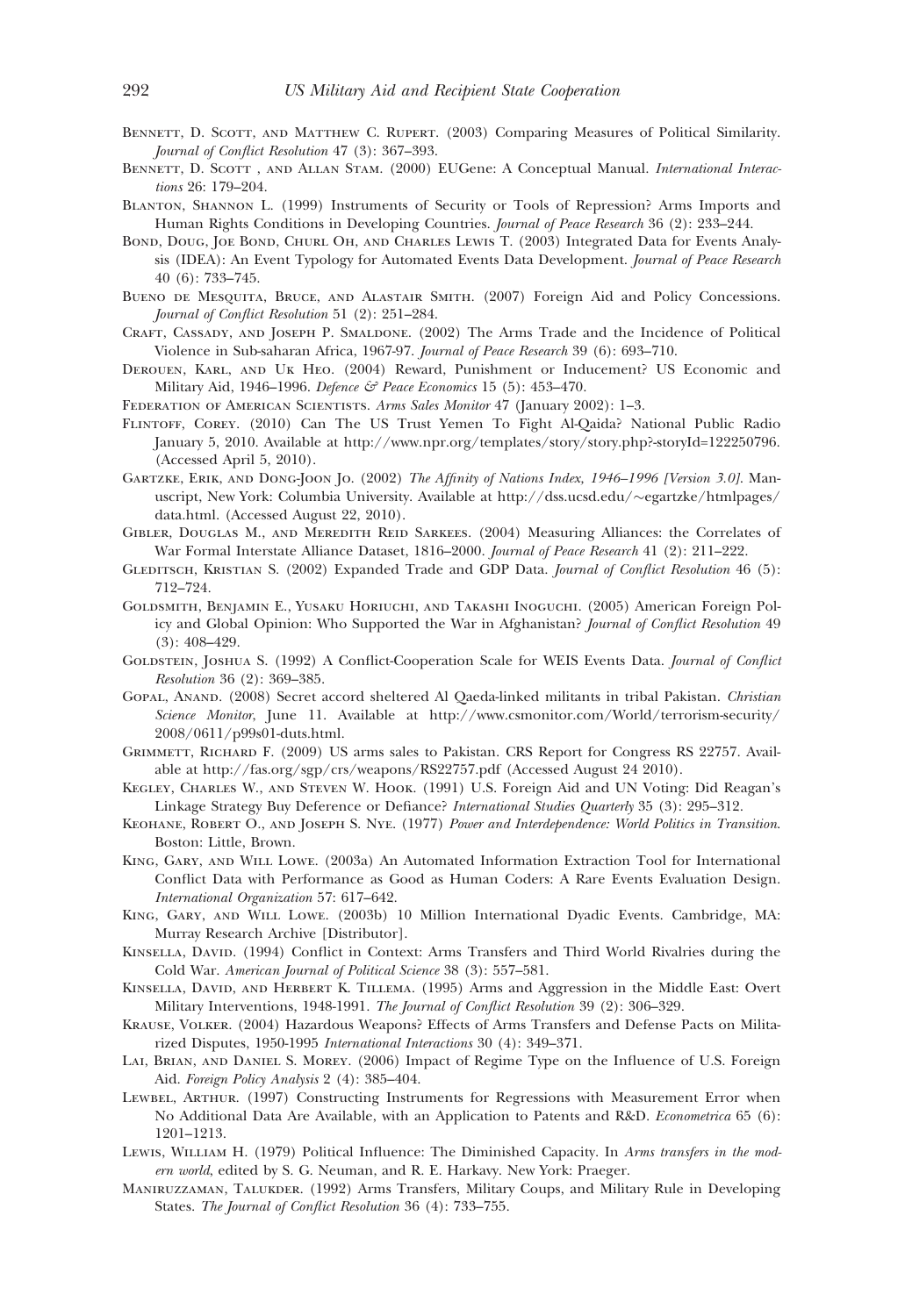- MAZZETTI, MARK, AND ERIC SCHMITT. (2009) Afghan strikes by Taliban get Pakistan help, U.S. aides say. New York Times, March 25: A1.
- Moon, Bruce E. (1983) The Foreign Policy of the Dependent State. International Studies Quarterly 27: 315–340.
- MOTT, WILLIAM H. (2002) United States Military Assistance: An Empirical Perspective. Westport: Greenwood Press.
- Murphy, Dan. (2010) WikiLeaks shocker? In Kabul, Pakistan support for Taliban is no surprise. Christian Science Monitor July 26. Available at http://www.csmonitor.com/World/Asia-South-Central/ 2010/0726/WikiLeaks-shocker-In-Kabul-Pakistan-support-for-Taliban-is-no-surprise. (Accessed August 10, 2010).
- O'Hanlon, Michael E. (2010) Pakistan's War of Choice. New York Times March 23: A27.
- Palmer, Glenn, Scott B. Wohlander, and T. Clifton Morgan. (2002) Give or Take: Foreign Aid and Foreign Policy Substitutability. Journal of Peace Research 39 (1): 5–26.
- Raghavan, Sudarsan. (2010) Yemeni Officials, Fearing Backlash, Play Down Partnership with U.S. Washington Post Foreign Service, January 5. Available at http://www.washingtonpost.com/wp-dyn/ content/article/2010/01/05/AR2010010501383.html?sid=ST2010010501384. (Accessed April 7, 2010).
- Regan, Patrick M. (1995) U.S. Economic Aid and Political Repression: An Empirical Evaluation of U.S. Foreign Policy. Political Research Quarterly 48: 613–628.
- Richardson, N.R. (1981) Economic Dependence and Foreign Policy Compliance: Bringing Measurement Closer to Conception. In The Political Economy of Foreign Policy Behavior, edited by C.W. Kegley. Jr, and P.J. McGowan, pp. 87–110. Beverley Hills: Sage.
- Rohde, David, Carlotta Gall, Erik Schmitt, and David E. Sanger (2007) U.S. Officials See Waste in Billions Sent to Pakistan. New York Times December 24. Available at http://www. nytimes.com/2007/12/24/world/asia/24military.html. (Accessed April 5, 2010).
- Rudra, Nita. (2005) Globalization and the Strengthening of Democracy in the Developing World. American Journal of Political Science 49 (4): 704–730.
- Sanjian, Gregory S. (1998) Cold War Imperatives and Quarrelsome Clients: Modeling U.S. and USSR Arms Transfers to India and Pakistan. The Journal of Conflict Resolution 42 (1): 97–127.
- Sanjian, Gregory S. (1999) Promoting Stability or Instability? Arms Transfers and Regional Rivalries, 1950–1991. International Studies Quarterly 43 (4): 641–670.
- SHANKER, THOM. (2002) Green Beret Vanguard Arrives In the Former Soviet Georgia. New York Times. April 30: A12.
- SIGNORINO, C., J RITTER. (1999) Tau-b or Not Tau-b: Measuring the Similarity of Foreign Policy Positions. International Studies Quarterly 43: 115–144.
- Singer, Peter W. (2003) Corporate Warriors: The Rise of the Privatized Military Industry, Cornell Studies in Security Affairs. Ithaca: Cornell University Press.
- Sislin, John. (1994) Arms as Influence: The Determinants of Successful Influence. The Journal of Conflict Resolution 38 (4): 665-689.
- Stein, Mark, Mark Ishimatsu, Richard J. Stoll. (1985) The Fiscal Impact of the U.S. Military Assistance Program, 1967-1976. Western Political Quarterly 38: 27–43.
- Stock, James H., and Mark W. Watson. (2006) Introduction to Econometrics. Upper Saddle River, NJ: Prentice Hall.
- STOKKE, OLAV. (1995) Aid and Political Conditionality. Portland: F. Cass.
- Traub, James. (2010) Our money in Pakistan. Foreign Policy, March 17. Available at http://www. foreignpolicy.com/articles/2010/03/17/our\_money\_in\_pakistan. (Accessed August 8, 2010).
- Travis, R., N. Zahariadis. (1992) Aid for Arms: The Impact of Superpower Economic Assistance on Military Spending in Sub-Saharan Africa. International Interactions 17: 233–243.
- United States Department of Defense. (2002) Georgia ''Train and Equip Program Begins. U.S. Department of Defense Press Release. April 29, 2002. Available at http://www.defense.gov/ releases/release.aspx?releaseid=3326. (Accessed August 25, 2010).
- USAID. (2006, 2009) U.S. overseas loans and grants and assistance from international organizations: obligations and loan authorizations. Washington, DC. Available at http://qesdb.cdie.org/gbk/ concepts.html.
- VOETEN, ERIK. (2004) Resisting the Lonely Superpower: Responses of States in the United Nations to U.S. Dominance. The Journal of Politics 66 (3): 729–754.
- WALT, STEPHEN M. (2005) Taming American Power: The Global Response to U.S. Primacy. New York: W.W. Norton & Company.
- Wang, T.Y. (1999) U.S. Foreign Aid and UN Voting: An Analysis of Important Issues International Studies Quarterly 43 (1): 199–210.